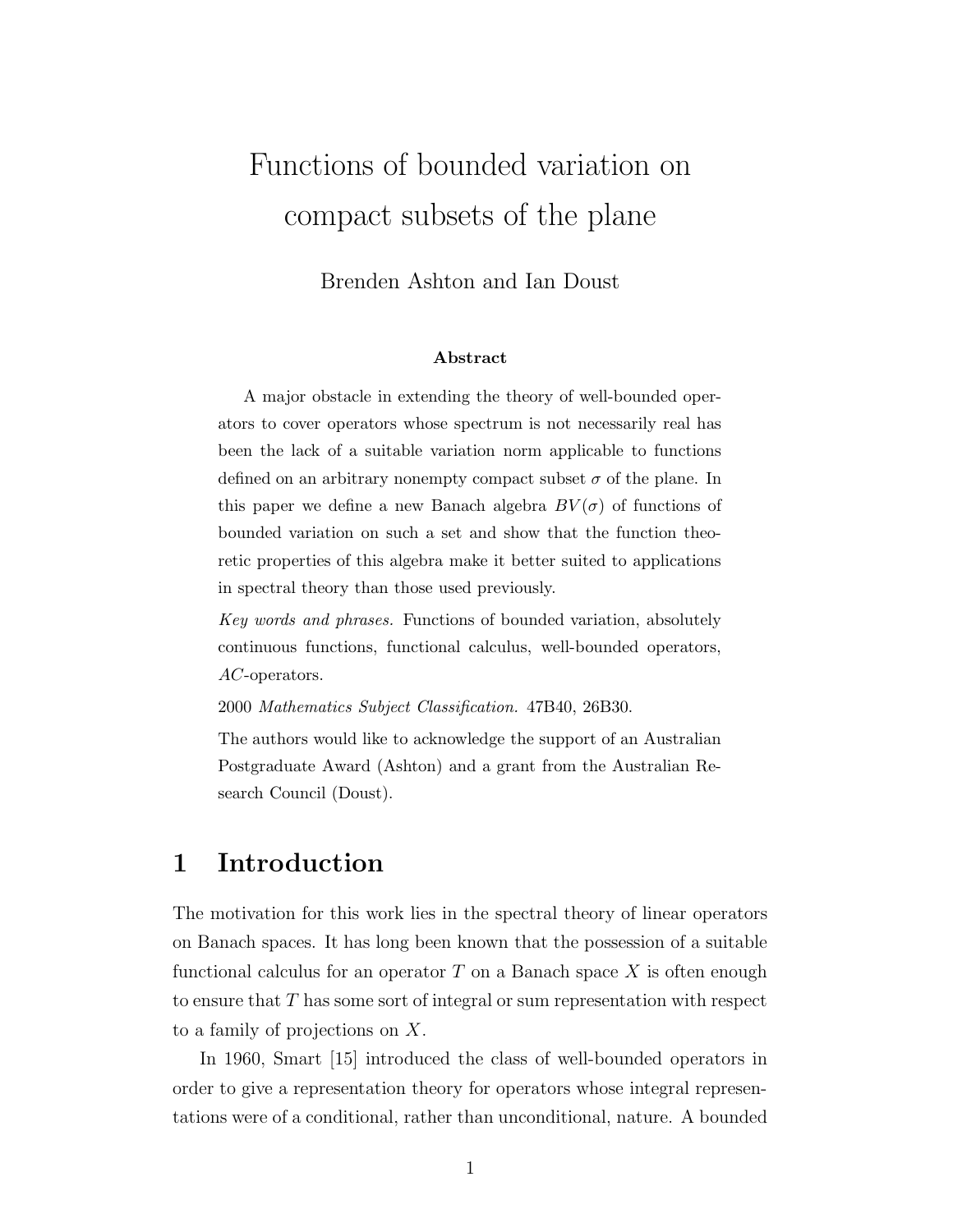operator was said to be well-bounded if it possesses an  $AC([a, b])$  functional calculus (where  $AC([a, b])$  denotes the absolutely continuous functions on the compact interval  $[a, b]$ . On reflexive spaces, all well-bounded operators possess an integral representation with respect to a family of projections known as a spectral family. An account of the theory of well-bounded operators can be found in [10].

A serious restriction of this theory is that it only handles operators whose spectrum is a subset of the real line. Attempts to address this problem were made in even the earliest papers on well-bounded operators (see [13]). Over the past 40 years a number of authors have examined classes of operators which generalize the well-bounded theory to operators with complex spectrum ([5], [7], [8], [17]). Although these theories have proved rather important in applications (especially the theory of trigonometrically well-bounded operators developed in [8]), each has contained either restrictions on the allowable spectrum, or else an unsatisfactory matching between the function algebras used and the spectrum of the operator.

A first step in trying to develop a suitable theory is to find an appropriate analogue for the functions of bounded variation on an interval for functions whose domain is now a subset of  $\mathbb{C}$ . There have been, of course, many definitions of the variation of a function of two or more variables. As early as 1933 Clarkson and Adams [9] had collected 7 variants. New definitions continue to be introduced for various applications (see, for example, [1] for a more recent definition from the theory of partial differential equations). Berkson and Gillespie [7] used a definition ascribed to Hardy and Krause to define a Banach algebra  $BV_{HK}(R)$  where R is a rectangle in the plane. (Here and throughout the paper, rectangles will be assumed to have sides parallel to the coordinate axes.) The closure of the polynomials in two variables in this algebra is denoted  $AC_{HK}(R)$ . They defined an operator  $T \in B(X)$  to be an AC operator if T admits an  $AC_{HK}(R)$  functional calculus for some rectangle R.

The theory of AC operators has some appealing features. For example, T is an AC operator if and only if there exist commuting well-bounded operators A and B such that  $T = A + iB$ . Since their introduction however, a number of less desirable properties have become apparent.

As was shown in [6], the class of AC operators is not closed under scalar multiplication. From an operator theorist's point of view this is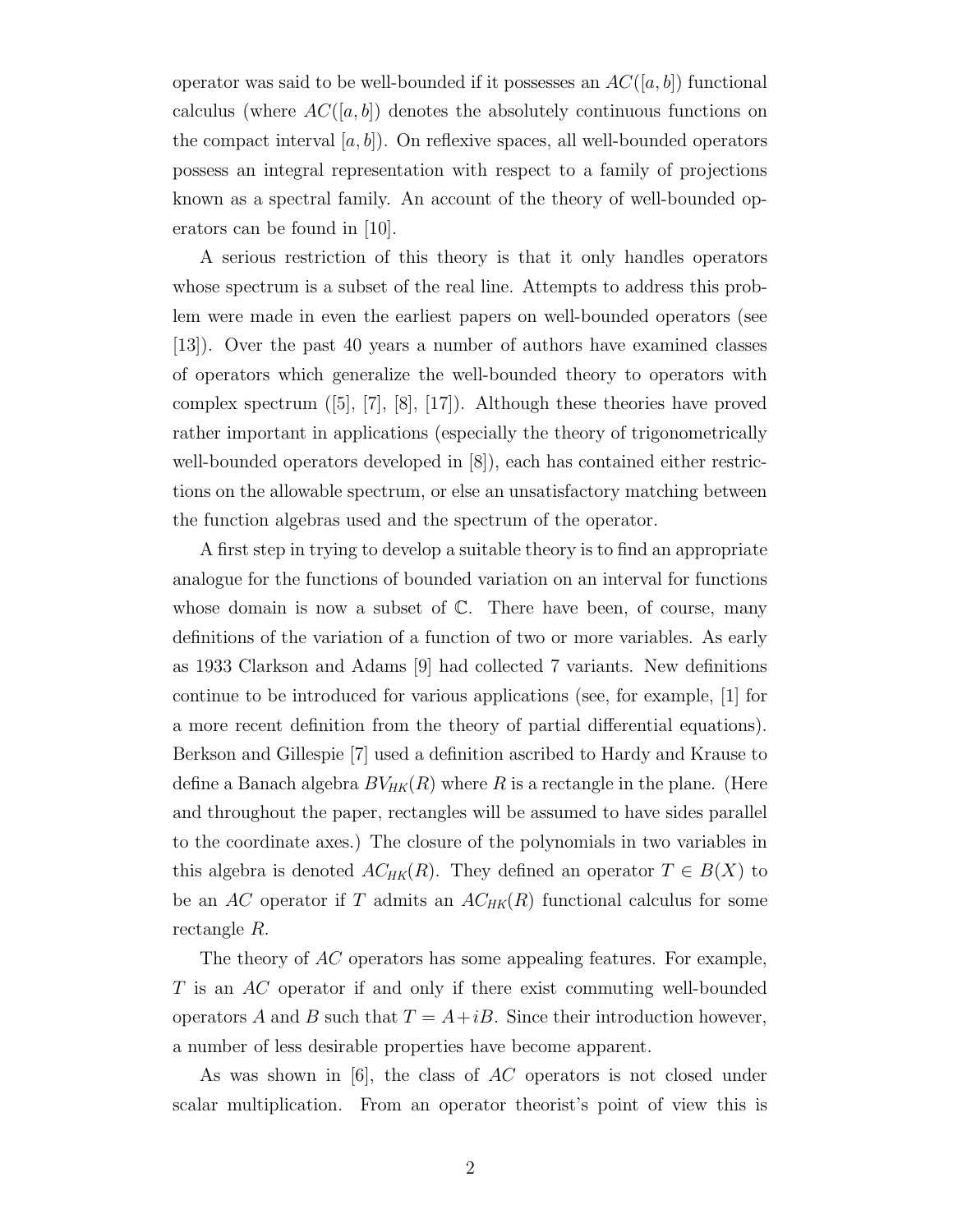unsatisfactory since if one's theory provides a structure theorem for  $T$ , then it should also provide a structure theorem for  $\alpha T + \beta I$  for any  $\alpha, \beta \in \mathbb{C}$ . In any case, a more natural domain for the functions for which a functional calculus for an operator  $T$  might be defined is usually the spectrum of  $T$ (or at least some small neighbourhood of  $\sigma(T)$ ) rather than a rectangle.

We shall show in this paper that it is possible to define functions of bounded variation on arbitrary nonempty compact subsets of the plane in a way which is much better suited for spectral theoretic purposes. Even for well-bounded operators it would actually be more natural to write the theory in terms of functions defined on  $\sigma(T)$  rather than an interval [a, b]. Defining  $BV(\sigma)$  and  $AC(\sigma)$  for a compact subset  $\sigma \subset \mathbb{R}$  is of course a relatively straightforward extension of the usual interval definitions, but as these definitions will be important when we extend to complex domains, we quickly summarize the main results in Section 2.

From a spectral theoretic point of view, a new definition for  $BV(\sigma)$ , the Banach algebra of functions of bounded variation on a nonempty compact set  $\sigma \subset \mathbb{C}$  (or  $\sigma \subset \mathbb{R}^2$ ), should possess at least the following properties:

- (i) it should agree with the 'usual definition' if  $\sigma \subset \mathbb{R};$
- (ii) it should contain all sufficiently well-behaved functions (polynomials,  $C^{\infty}$  functions, characteristic functions of polygons and so forth);
- (iii) for all  $\alpha, \beta \in \mathbb{C}$ ,  $\alpha \neq 0$ , we should have  $BV(\alpha \sigma + \beta) \cong BV(\sigma)$ .

The main part of this paper (Section 3) goes to giving a definition which satisfies these properties.

Our new definition agrees with the standard one when  $\sigma \subset \mathbb{R}$ , and, up to an equivalent norm, with the natural definition given in [8] for the case that  $\sigma$  is the unit circle. We show in [4] that if  $\sigma$  is a rectangle, the new definition gives a strictly larger algebra of functions than the one that arises from the Hardy-Krause definition used by Berkson and Gillespie.

For the applications to operator theory, one is interested in working with a smaller algebra of 'absolutely continuous' functions. In Section 4 we define a subalgebra  $AC(\sigma) \subset BV(\sigma)$  and examine its properties. An  $AC(\sigma)$  operator is then defined to be one which admits an  $AC(\sigma)$  functional calculus.

As was shown in [2], one can develop generalizations of the well-bounded theory to cover these  $AC(\sigma)$  operators. For example, whereas well-bounded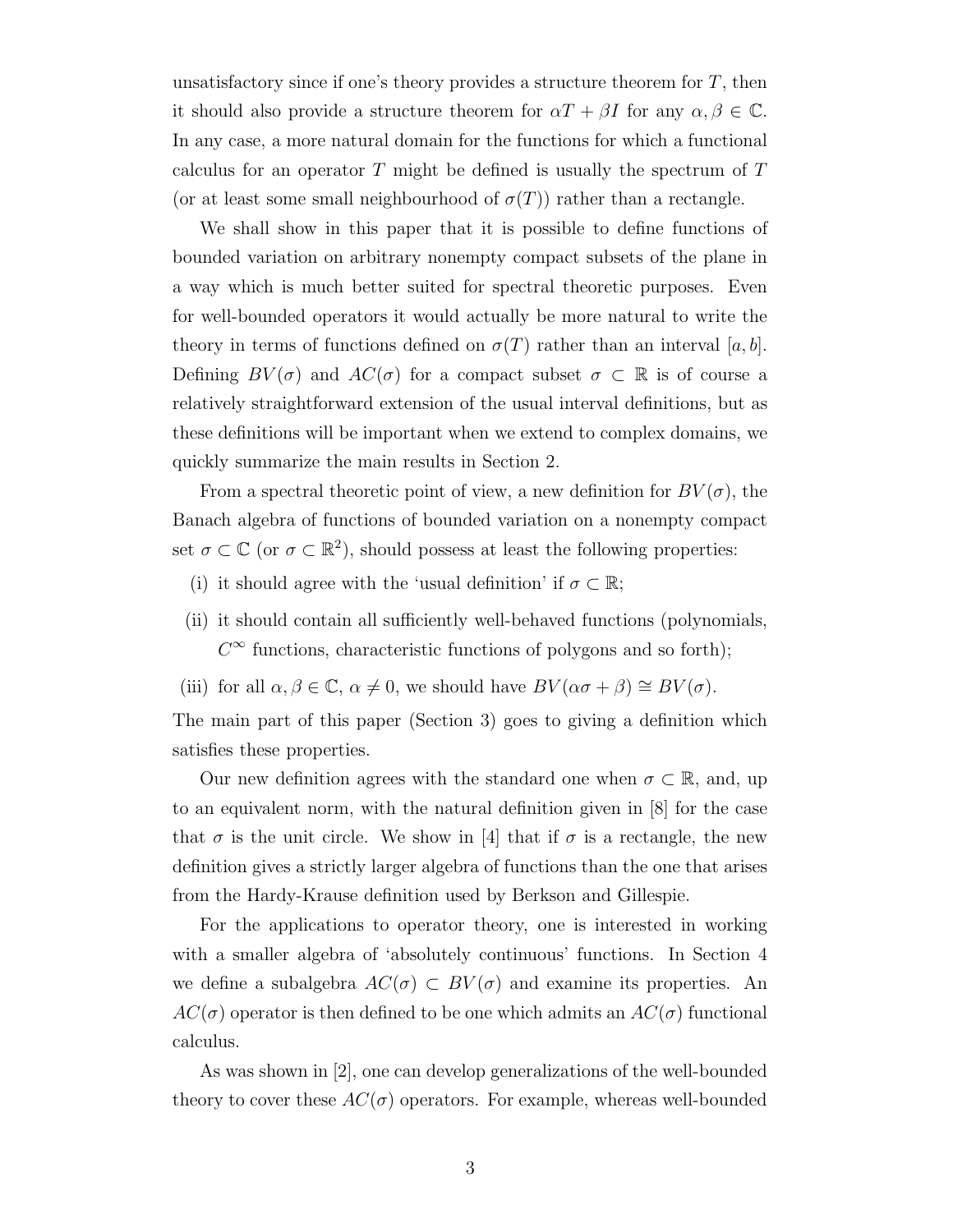operators admit projection-valued decompositions for projections associated with half-lines,  $AC(\sigma)$  operators have decompositions involving projections associated to half-planes. The main direction of this paper however is to develop an appropriate function theory and so, although we shall comment on the operator theory throughout, most of the details will appear in [3].

# 2 BV( $\sigma$ ) for  $\sigma \subset \mathbb{R}$  Compact

Let  $\sigma$  be a nonempty compact subset of  $\mathbb R$ . Since  $\sigma$  inherits an order from R, one may define the variation of a function  $f : \sigma \to \mathbb{C}$  in exactly the same way as one does for functions defined on intervals. This concept of variation will be important when we go on to consider functions of bounded variation in two real variables so we shall give here a summary of the important similarities and differences between  $BV(\sigma)$  and  $BV([a, b])$ . Since most of the proofs in this section are exact analogs of the more classical situation we shall generally refer the reader to references such as [14] for the details.

Let  $J = [a, b]$  be the smallest interval which contains  $\sigma$ . We say  $\{s_i\}_{i=1}^n$  $i=1$ is a partition of  $\sigma$  if  $s_1 \leq s_2 \leq \cdots \leq s_n$  and for all  $i, s_i \in \sigma$ . The set of partitions of  $\sigma$  is denoted by  $\Lambda(\sigma)$ . Let  $S = \{s_i\}_{i=1}^n$ ,  $T = \{t_i\}_{i=1}^m \in \Lambda(\sigma)$ . The set T is said to be a refinement of S if  $S \subset T$ . Then  $\Lambda(\sigma)$  is a lattice using refinement as a partial ordering.

For  $f : \sigma \mapsto \mathbb{C}$  we define the *variation* of f by

$$
var(f, \sigma) = \sup_{\{s_i\}_{i=1}^n \in \Lambda(\sigma)} \sum_{i=1}^{n-1} |f(s_{i+1}) - f(s_i)|.
$$

Since  $\Lambda(\sigma)$  is a lattice and because of the triangle inequality one deduces that var $(f, \sigma)$  can equivalently be defined by replacing the supremum in the above expression with a limit. Set

$$
||f||_{BV(\sigma)} = ||f||_{\infty} + \text{var}(f, \sigma).
$$

The set of functions of bounded variation is

$$
BV(\sigma) = \left\{ f : \sigma \to \mathbb{C} : ||f||_{BV(\sigma)} < \infty \right\}.
$$

We shall show below that  $BV(\sigma)$  is a Banach algebra.

Many of the following properties of variation will be generalized to the two variable situation.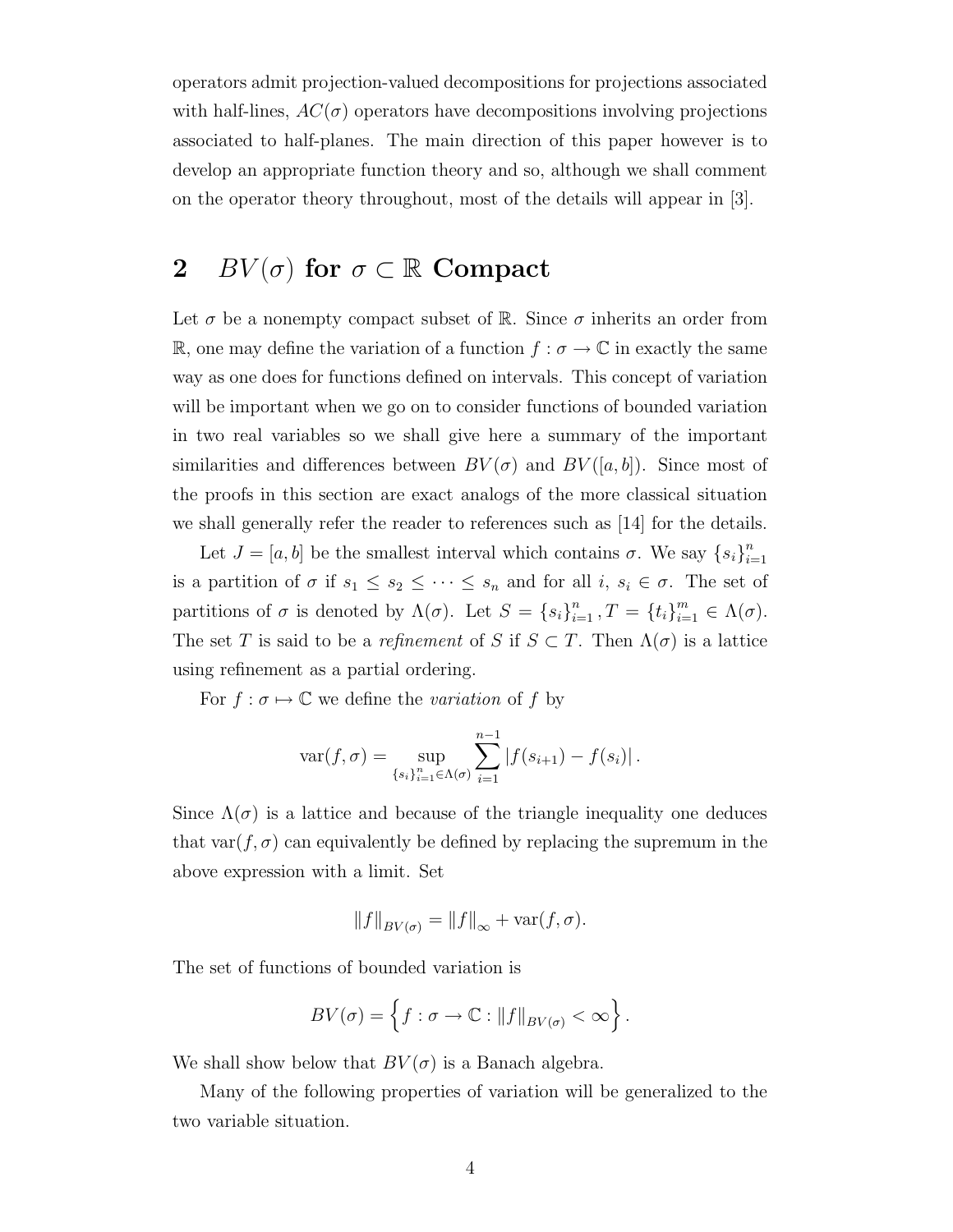**Proposition 2.1.** Let  $f, g \in BV(\sigma)$ ,  $k \in \mathbb{C}$  and  $\sigma = \sigma_1 \cup \sigma_2$  where  $\sigma_1, \sigma_2$ are nonempty compact subsets of R. Then

- (i)  $\text{var}(f+g,\sigma) \leq \text{var}(f,\sigma) + \text{var}(g,\sigma),$
- (ii)  $\text{var}(kf, \sigma) = |k| \text{var}(f, \sigma),$
- (iii)  $\text{var}(fg, \sigma) \leq ||f||_{\infty} \text{var}(g, \sigma) + ||g||_{\infty} \text{var}(f, \sigma),$
- (iv) var $(f, \sigma)$  >  $|f(b) f(a)|$ ,
- (v) if f is non-decreasing or non-increasing then var $(f, \sigma) = |f(b) f(a)|$ ,
- (*vi*)  $\text{var}(f, \sigma_1) \leq \text{var}(f, \sigma)$ ,
- (vii) if  $\sigma_1 \subset [a, c], \sigma_2 \subset [c, b]$  and  $\sigma_1 \cap \sigma_2 = \{c\}$  then

$$
var(f, \sigma) = var(f, \sigma_1) + var(f, \sigma_2).
$$

*Proof.* The proofs of (i) through (v) are the same as in the case  $\sigma = [a, b]$ . Since  $\Lambda(\sigma_1) \subset \Lambda(\sigma)$ , (vi) follows. We now prove (vii). Let  $\{s_i\}_{i=1}^n \in \Lambda(\sigma)$ . By refining if necessary we may assume that for some j that  $c = s_j$ . Then  ${s_i}_{i=1}^j \in \Lambda(\sigma_1)$  and  ${s_i}_{i=j}^n \in \Lambda(\sigma_2)$ . Hence

$$
\sum_{i=1}^{n-1} |f(s_{i+1}) - f(s_i)| = \sum_{i=1}^{j-1} |f(s_{i+1}) - f(s_i)| + \sum_{i=j}^{n-1} |f(s_{i+1}) - f(s_i)|
$$
  

$$
\leq \text{var}(f, \sigma_1) + \text{var}(f, \sigma_2).
$$

Taking the supremum over partitions shows that  $var(f, \sigma) \leq var(f, \sigma_1) +$  $var(f, \sigma_2)$ . The reverse inequality follows from noting that any partitions of  $\sigma_1$  and  $\sigma_2$  generate a partition of  $\sigma$ .

It is easy to use Proposition 2.1 to show that  $\left\|\cdot\right\|_{BV(\sigma)}$  is an algebra norm on  $BV(\sigma)$ .

For many of the properties of  $BV(\sigma)$  it is easier to embed  $BV(\sigma)$  into  $BV(J)$  and then use the classical theory. For  $t \in J \setminus \sigma$  define

$$
\alpha(t) = \sup \left\{ x : [t, x] \subset J \setminus \sigma \right\} \quad \text{and} \quad \beta(t) = \inf \left\{ x : [x, t] \subset J \setminus \sigma \right\}.
$$

Given  $f : \sigma \to \mathbb{C}$  define the function  $\iota(f) : J \to \mathbb{C}$  by

$$
\iota(f)(t) = \begin{cases} f(t) & \text{if } t \in \sigma, \\ \left( \frac{f(\alpha(t)) - f(\beta(t))}{\alpha(t) - \beta(t)} \right) (t - \beta(t)) + f(\beta(t)) & \text{if } t \in J \setminus \sigma. \end{cases}
$$
 (1)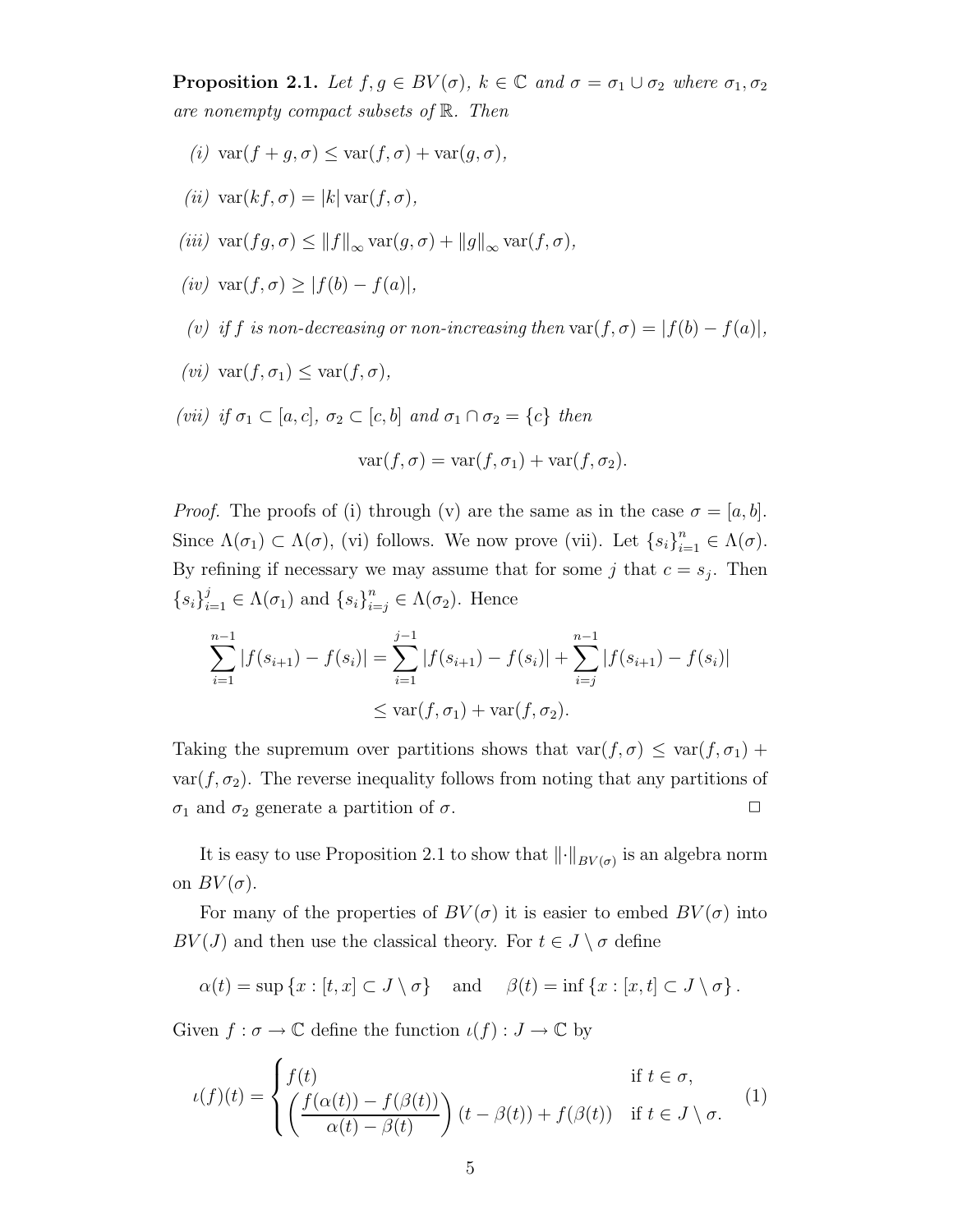In other words,  $\iota(f)$  is defined so that it is linear on the gaps in  $\sigma$ . The following results are readily verified.

**Proposition 2.2.** Let  $\sigma_1 \subset \sigma_2$  be compact subsets of  $\mathbb{R}$  and let  $f \in BV(\sigma_2)$ . Then  $||f|\sigma_1||_{BV(\sigma_1)} \leq ||f||_{BV(\sigma_2)}$  and so  $f|\sigma_1 \in BV(\sigma_1)$ .

**Proposition 2.3.** Let  $f \in BV(\sigma)$ . Then  $\text{var}(f, \sigma) = \text{var}(\iota(f), J)$ .

**Proposition 2.4.** Let  $f : \sigma \to \mathbb{C}$ . Then  $f \in BV(\sigma)$  if and only if  $\iota(f) \in$  $BV(J).$ 

**Proposition 2.5.** The map  $\iota : BV(\sigma) \to BV(J)$  is a linear isometry.

Note that  $BV(J) \to BV(\sigma) : F \mapsto F|\sigma$  is a left inverse of  $\iota$ . That is, if  $f: \sigma \to \mathbb{C}$  then  $\iota(f)|\sigma = f$ .

**Lemma 2.6.** Suppose that  $\{f_n\}_{n=1}^{\infty}$  is a Cauchy sequence in  $BV(\sigma)$ . Then  $F = \lim_{n \to \infty} \iota(f_n) \in BV(J)$  exists and  $F = \iota(F|\sigma)$ .

*Proof.* From Proposition 2.3,  $\{u(f_n)\}_{n=1}^{\infty}$  is a Cauchy sequence in  $BV(J)$ and so converges as claimed to some  $F \in BV(J)$ . To complete the proof we need to show that if  $t \in J \setminus \sigma$  then  $F(t) = \left( \frac{F(\alpha(t)) - F(\beta(t))}{\alpha(t) - \beta(t)} \right)$  $\alpha(t) - \beta(t)$  $\bigg)$  (t –  $\beta(t)$  +  $F(\beta(t))$ . First we notice that we must have pointwise convergence of both  $\{f_n\}_{n=1}^{\infty}$  and  $\{\iota(f_n)\}_{n=1}^{\infty}$ . Hence

$$
F(t) = \lim_{n \to \infty} \iota(f_n(t))
$$
  
= 
$$
\lim_{n \to \infty} \left( \left( \frac{f_n(\alpha(t)) - f_n(\beta(t))}{\alpha(t) - \beta(t)} \right) (t - \beta(t)) + f_n(\beta(t)) \right)
$$
  
= 
$$
\left( \frac{\lim_{n \to \infty} f_n(\alpha(t)) - \lim_{n \to \infty} f_n(\beta(t))}{\alpha(t) - \beta(t)} \right) (t - \beta(t)) + \lim_{n \to \infty} f_n(\beta(t))
$$
  
= 
$$
\left( \frac{F(\alpha(t)) - F(\beta(t))}{\alpha(t) - \beta(t)} \right) (t - \beta(t)) + F(\beta(t)).
$$

**Theorem 2.7.**  $(BV(\sigma), \|\cdot\|_{BV(\sigma)})$  is a Banach algebra.

*Proof.* The only thing to show is completeness. Let  $\{f_n\}_{n=1}^{\infty}$  be a Cauchy sequence in  $BV(\sigma)$ . Then by Proposition 2.5  $\{\iota(f_n)\}_{n=1}^{\infty}$  is a Cauchy sequence in  $BV(J)$ , and so converges say to F. By Proposition 2.2,  $f = F | \sigma \in BV(\sigma)$ and by Lemma 2.6,  $F = \iota(f)$ . Finally we note that

$$
\lim_{n \to \infty} ||f_n - f||_{BV(\sigma)} = \lim_{n \to \infty} ||\iota(f_n - f)||_{BV(J)} = \lim_{n \to \infty} ||\iota(f_n) - F||_{BV(J)} = 0.
$$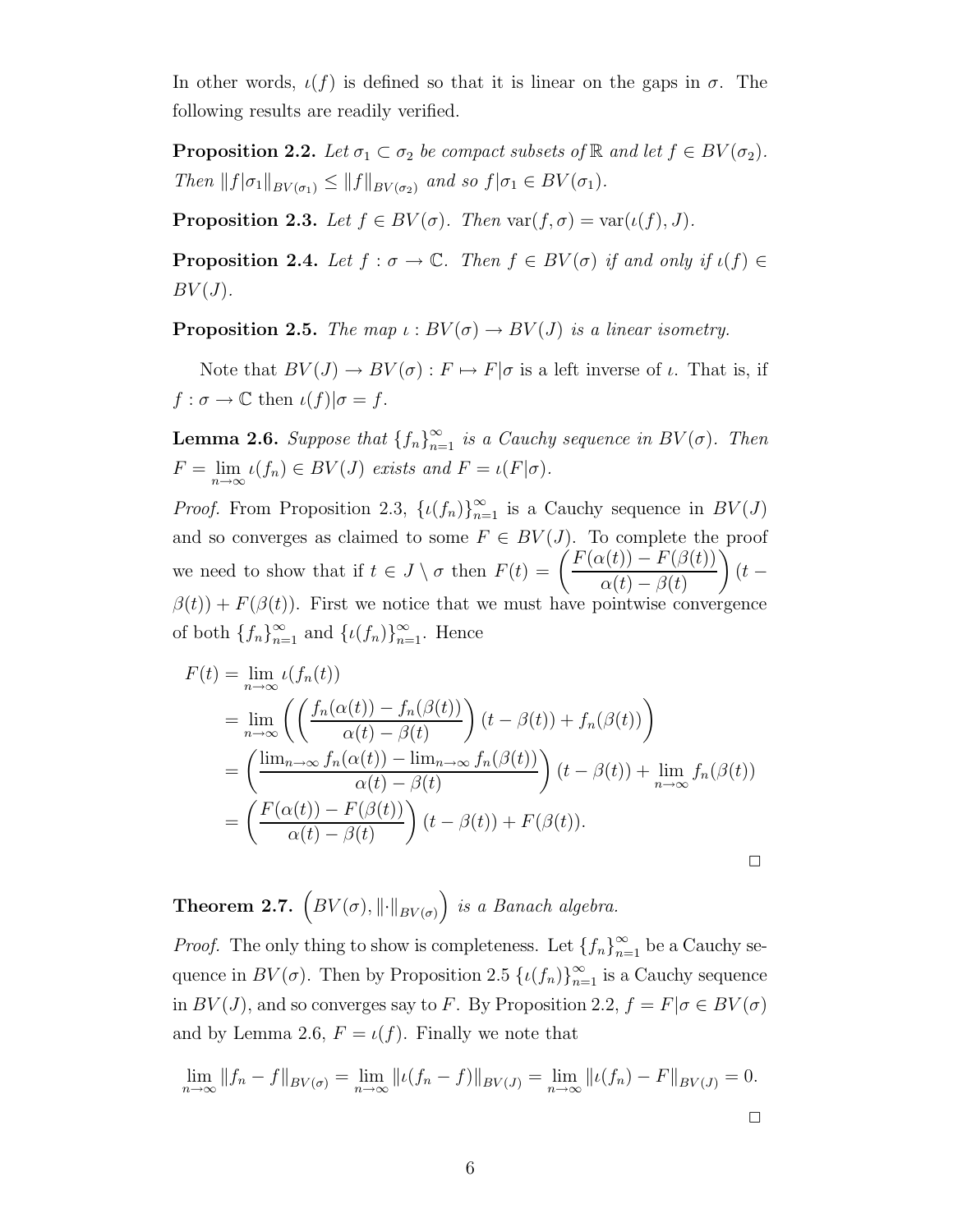It is easy to check that (the restrictions of) any  $C^{\infty}$  functions (in particular polynomials), or any Lipschitz functions sit inside  $BV(\sigma)$ , as do piecewise polynomial functions.

In the theory of well-bounded operators, the most important subalgebra of  $BV([a, b])$  is the algebra of absolutely continuous functions on [a, b]. In dealing with more general domain sets, one has to decide which of the characterizations of absolute continuity one wishes to work with.

**Definition 2.8.** Let  $f : \sigma \to \mathbb{C}$ . We say that f is absolutely continuous if given  $\epsilon > 0$  there exists  $\delta > 0$  such that for any finite number of nonoverlapping intervals  $\{ [s_i, t_i] \}_{i=1}^n$  with  $s_i, t_i \in \sigma$  for all i and  $\sum^n$ i  $|t_i - s_i| < \delta$ 

we have  $\sum_{n=1}^n$ i  $|f(t_i) - f(s_i)| < \epsilon$ . We let the set of absolutely continuous functions with domain  $\sigma$  be denoted  $AC(\sigma)$ .

If  $\sigma = [a, b]$  then this is the usual definition of absolute continuity. See [11] and [12] for more information on  $AC(J)$ . An equivalent definition of  $AC(\sigma)$  is the following.

**Proposition 2.9.** Let  $f : \sigma \to \mathbb{C}$ . Then  $f \in AC(\sigma)$  if and only if for every  $\epsilon > 0$  there exists a  $\delta > 0$  such that for every finite sequence of nonoverlapping intervals  $\{[s_i,t_i]\}_{i=1}^n$  $\sum_{i=1}^n$  with  $\sum_{i=1}^n$  $i=1$  $|t_i - s_i| < \delta \ then \sum_{i=1}^{n}$  $i=1$  $\text{var}(f,[s_i,t_i]) \cap$  $\sigma$ )  $< \epsilon$ .

*Proof.* We first show the if part of the proof. Suppose  $f : \sigma \to \mathbb{C}$  satisfies the properties on the right hand side of the if and only if statement above. Fix  $\epsilon > 0$  and choose  $\delta$  accordingly. Let  $\left\{ [s_i, t_i] \right\}_{i=1}^n$  be a set of non-overlapping intervals with  $s_i, t_i \in \sigma$  for all i and  $\sum_{n=1}^{\infty}$ i  $|t_i - s_i| < \delta$ . Then

$$
\sum_{i=1}^{n} |f(t_i) - f(s_i)| \le \sum_{i=1}^{n} \text{var}(f, [s_i, t_i] \cap \sigma) < \epsilon.
$$
 Hence  $f \in AC(\sigma)$ .  
Suppose  $f \in AC(\sigma)$  Fix  $\epsilon > 0$  and choose  $\delta$  as in Defin

Suppose  $f \in AC(\sigma)$ . Fix  $\epsilon > 0$  and choose  $\delta$  as in Definition 2.8. using  $\epsilon$  $\frac{1}{2}$  instead of  $\epsilon$ . Let  $\{[s_i, t_i]\}_{i=1}^n$  be a set of non-overlapping intervals with  $\sum_{n=1}^{\infty}$  $\frac{i=1}{i}$  $|t_i - s_i| < \delta$ . For each i there exists a sequence of nonoverlapping intervals  $\{[u_{i,j}, v_{i,j}]\}_{j=1}^{m_i}$  such that  $u_{i,j}, v_{i,j} \in \sigma \cap [s_i, t_i]$  for all j and  $\text{var}(f, [s_i, t_i] \cap \sigma) \le \sum^{m_i}$  $j=1$  $|f(v_{i,j}) - f(u_{i,j})| +$  $\epsilon$  $\frac{\epsilon}{2n}$ . Then  $\{[u_{i,j}, v_{i,j}]\}_{i,j=1}^{j=m_i, i=n}$  $i,j=1$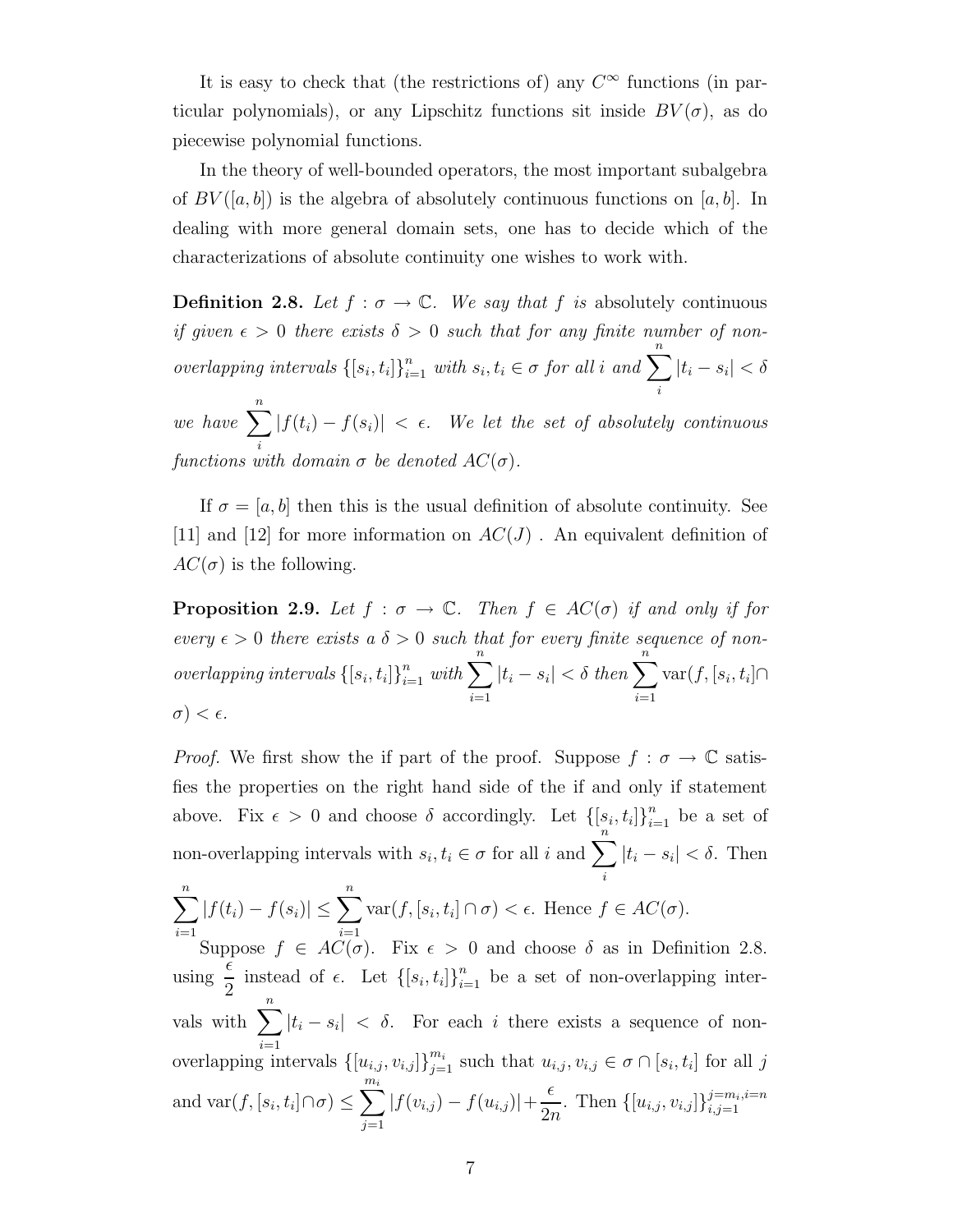is a set of non-overlapping intervals with  $\sum_{n=1}^n$  $i=1$  $\sum_{i=1}^{m_i}$  $j=1$  $|v_{i,j} - u_{i,j}| < \delta$ , and so,  $\sum_{n=1}^{\infty}$  $i=1$  $\sum_{i=1}^{m_i}$  $j=1$  $|f(v_{i,j}) - f(u_{i,j})|$  <  $\epsilon$ 2 . Hence  $\sum_{n=1}^{\infty}$  $\frac{i=1}{i}$  $\text{var}(f, [s_i, t_i] \cap \sigma) \leq \sum_{i=1}^n \left( \sum_{j=1}^{m_i} \right)$  $|f(v_{i,j}) - f(u_{i,j})| +$  $\epsilon$  $2n$  $\setminus$  $\leq \epsilon.$ 

This shows the only if portion of the proof.  $\Box$ 

**Lemma 2.10.** Let  $\sigma_1 \subset \sigma_2$  both be compact and  $f \in AC(\sigma_2)$ . Then  $f | \sigma_1 \in$  $AC(\sigma_1)$ .

*Proof.* Fix  $\epsilon > 0$  and choose  $\delta > 0$  as in the definition of  $f \in AC(\sigma_2)$ . Then for any sequence of intervals  $\{[s_i, t_i]\}_{i=1}^n$  $\sum_{i=1}^n$  with  $\sum_{}^n$  $i=1$  $|t_i - s_i| < \delta$ , we have by Proposition 2.1 part (vi),  $\sum_{n=1}^{n}$  $i=1$  $\text{var}(f,[s_i,t_i]\cap \sigma_1)\leq \sum^{n}$  $i=1$  $\text{var}(f, [s_i, t_i] \cap \sigma_2) < \epsilon.$  $\Box$ 

The following is an easy consequence of the characterization of AC functions on intervals as the integrals of  $L^1$  functions (see [14] Corollary 5.4.14).

**Lemma 2.11.** Let  $a = s_1 \leq s_2 \leq \cdots \leq s_n = b$  and let  $f \in C([a, b])$  where  $f|[s_i, s_{i+1}] \in AC([s_i, s_{i+1}])$  for all i. Then  $f \in AC([a, b])$ .

Corollary 2.12. Let  $a_1 < b_1 \le a_2 < b_2 \le \cdots \le a_n < b_n$ . Suppose  $\sigma =$  $\bigcup_{i=1}^n [a_i, b_i],$   $f : \sigma \to \mathbb{C}$  is continuous and for each i,  $f|[a_i, b_i] \in AC([a_i, b_i]).$ Then  $f \in AC(\sigma)$ .

*Proof.* Let [a, b] be the smallest interval containing  $\sigma$ . Then  $\iota(f) \in C([a, b])$ and  $\iota(f)[a_i, b_i] = f|[a_i, b_i] \in AC([a_i, b_i])$  for each i. Now  $\iota(f)$  is linear on  $[b_i, a_{i+1}]$  for each i and so  $\iota(f)|[b_i, a_{i+1}] \in AC([b_i, a_{i+1}])$ . We now apply Lemma 2.11 to conclude  $\iota(f) \in AC([a, b])$ . Finally we conclude from Lemma 2.10 that  $f = \iota(f)|\sigma \in AC(\sigma)$ .

We now have a version of Proposition 2.4 for  $AC(\sigma)$ .

**Theorem 2.13.** Let  $f : \sigma \to \mathbb{C}$ . Then  $f \in AC(\sigma)$  if and only if  $\iota(f) \in$  $AC(J)$ .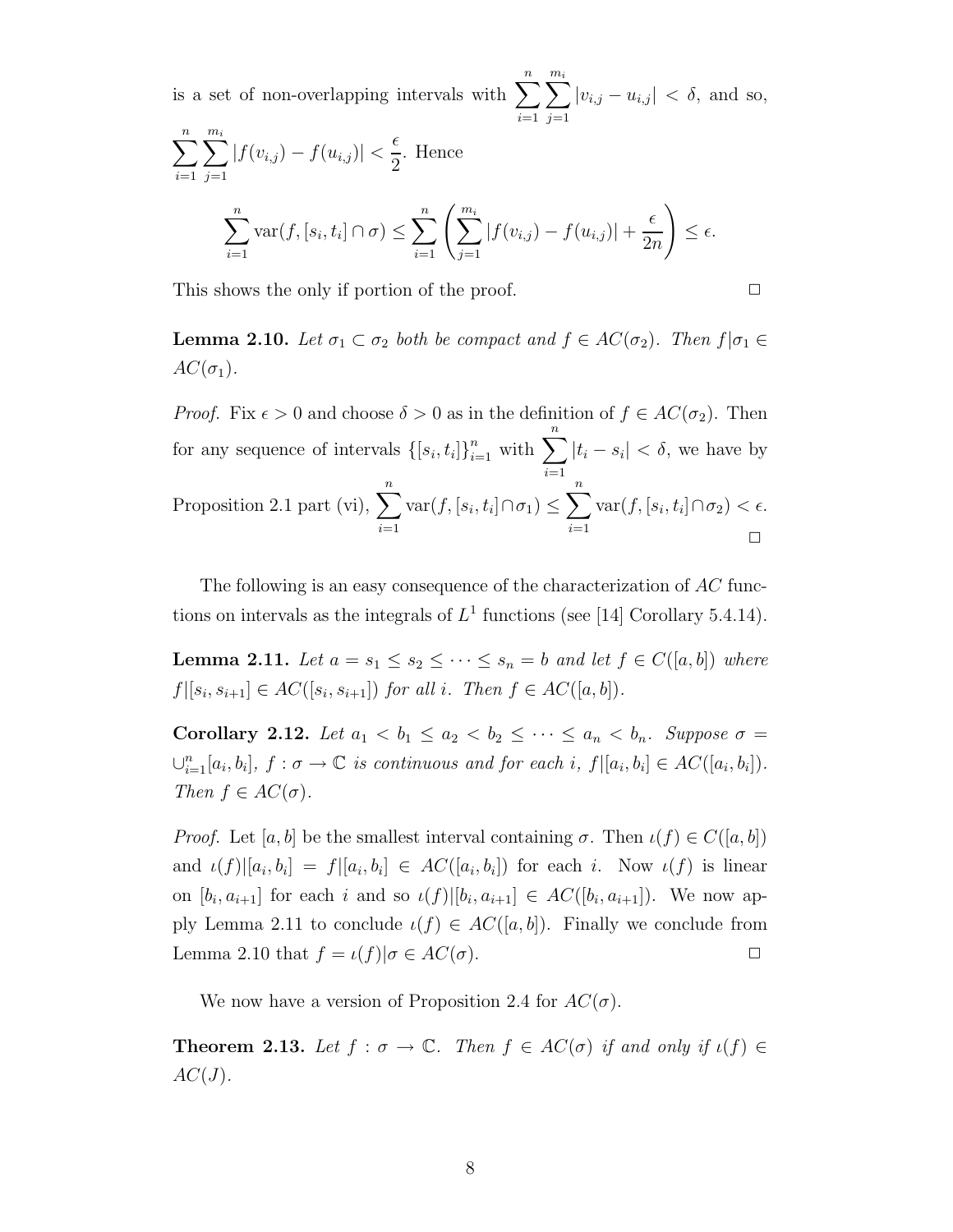*Proof.* If  $\iota(f) \in AC(J)$  then by Lemma 2.10,  $f \in AC(\sigma)$ .

Suppose then that  $f \in AC(\sigma)$ . Since  $\sigma$  is compact,  $J \setminus \sigma$  can be written as a countable union of disjoint open intervals  $\cup O_n$ . For each n let  $I_n$  denote the largest closed interval satisfying  $O_n \subset I_n \subset O_n \cup \sigma$ . Let  $\sigma_n = I_1 \cup \cdots \cup I_n$ . Clearly  $\sigma_n$  can be written as a finite union of disjoint closed intervals. Let  $J'$  be one of these intervals. If we set  $V_1 = \sigma \cap J'$  and  $V_2 = \overline{J' \setminus \sigma}$ , then both  $V_1$  and  $V_2$  are disjoint unions of closed intervals. Now  $\iota(f)|V_1 = f|V_1$ , so by Lemma 2.10,  $\iota(f)|V_1 \in AC(V_1)$ . On the other hand  $\iota(f)$  is linear on each of the components of  $V_2$ , so  $\iota(f)|V_2 \in AC(V_2)$ . It follows from Lemma 2.11 and Corollary 2.12 that  $\iota(f)|\sigma_n \in AC(\sigma_n)$ .

For each n, let  $\tau_n = \overline{J \setminus \sigma_n}$ . Again  $\tau_n$  is a finite union of disjoint closed intervals. Since  $J = \cup_{\sigma_n}$ , for any  $\delta > 0$ , there exists N such that for all  $n \geq N$ , the measure of  $\tau_n$  is less than  $\delta$ .

Fix  $\epsilon > 0$ . By definition, there exists  $\delta_1 > 0$  such that if  $\{[s_i, t_i]\}_{i=1}^m$  $i=1$ is a finite set of non-overlapping intervals with  $s_i, t_i \in \sigma$  for all i and  $\sum_{m}$ 1  $|t_i - s_i| < \delta_1$ , then  $\sum^m$ 1  $|f(t_i) - f(s_i)| < \epsilon/2$ . Choose *n* such that the measure of  $\tau_n < \delta_1$ , and write  $\tau_n$  as the disjoint union of closed intervals  $J_1, \ldots, J_\ell.$ 

Since  $\iota(f)|\sigma_n \in AC(\sigma_n)$ , we can find  $\delta_2 > 0$  such that if  $\{[s_i, t_i]\}_{i=1}^m$  $\frac{i=1}{i}$ is a finite set of non-overlapping intervals with  $s_i, t_i \in \sigma_n$  for all i and  $\sum^m$ 1  $|t_i - s_i| < \delta_2$ , then  $\sum^m$ 1  $|\iota(f)(t_i) - \iota(f)(s_i)| < \epsilon/2.$ 

Let  $\delta = \min\{\delta_1, \delta_2\}$ . Suppose that  $\{[c_i, d_i]\}_{i=1}^m$  is a finite set of nonoverlapping subintervals of J with  $\sum_{n=1}^{m}$ 1  $|d_i - c_i| < \delta$ . Since  $\sigma_n$  has only finitely many components, the set  $(\cup_{i=1}^m[c_i,d_i]) \cap \sigma_n$  can be written as a finite union of disjoint closed intervals  $\cup_{i=1}^{m_1}[c_i^1, d_i^1]$ . Similarly we write  $(\cup_{i=1}^{m}[c_i, d_i]) \cap \tau_n = \cup_{i=1}^{m}[c_i^2, d_i^2]$ . Now, by Propositions 2.2 and 2.3,

$$
\sum_{i=1}^{m_1} \text{var}(\iota(f), [c_i^1, d_i^1]) \le \sum_{i=1}^{\ell} \text{var}(\iota(f), J_i) = \sum_{i=1}^{\ell} \text{var}(f, J_i) < \epsilon/2.
$$

On the other hand  $\sum_{n=1}^{\infty}$  $i=1$  $\text{var}(\iota(f), [c_i^2, d_i^2]) < \epsilon/2$  and so

$$
\sum_{i=1}^{m} \text{var}(\iota(f), [c_i, d_i]) = \sum_{i=1}^{m_1} \text{var}(\iota(f), [c_i^1, d_i^1]) + \sum_{i=1}^{m_2} \text{var}(\iota(f), [c_i^2, d_i^2]) < \epsilon.
$$
\nThus  $\iota(f) \in AC(J)$ .

\n
$$
\Box
$$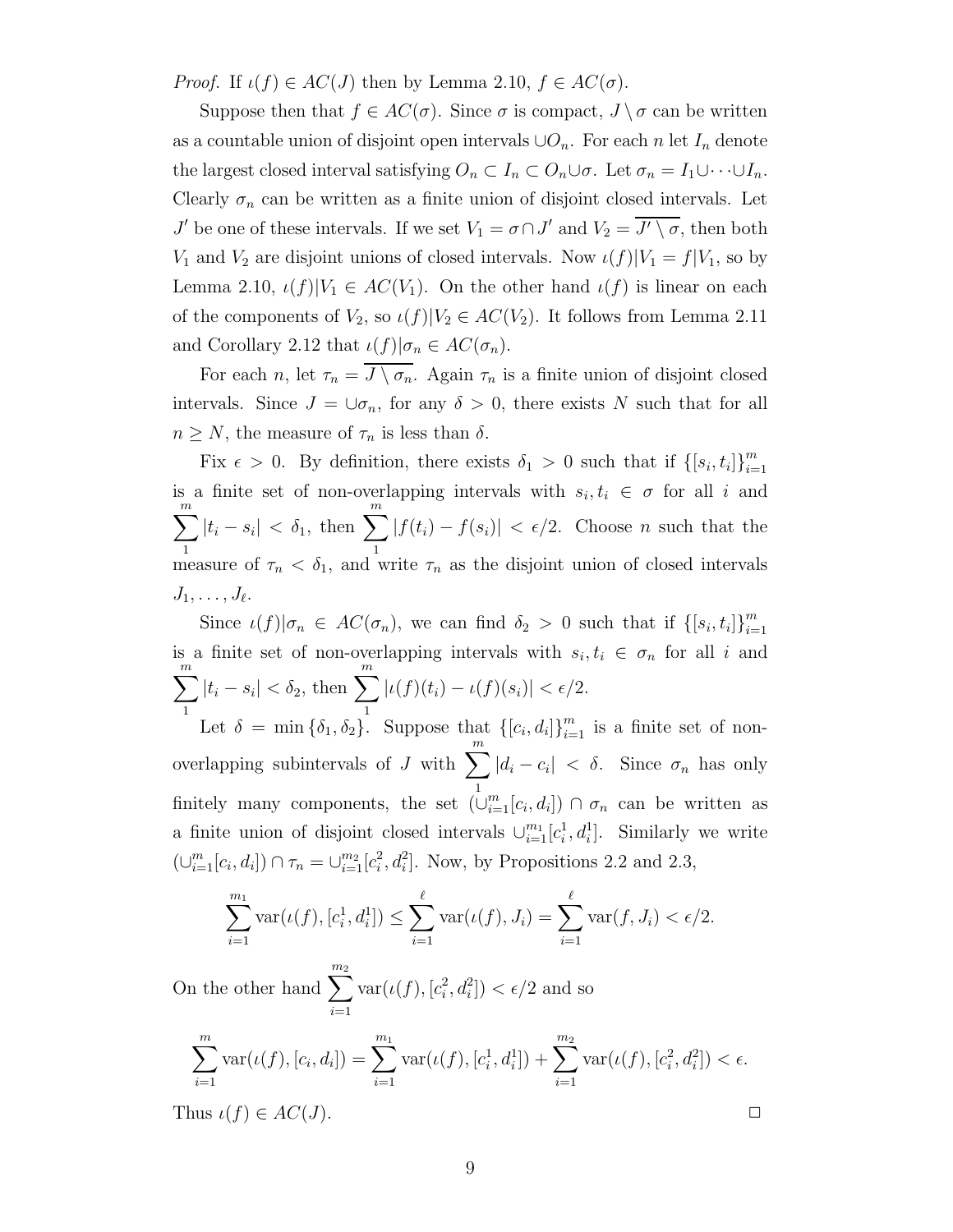**Corollary 2.14.** The map  $\iota$   $AC(\sigma)$  is a linear isometry from  $AC(\sigma)$  into  $AC(J)$ .

Corollary 2.15. If  $f \in AC(\sigma)$  then  $f \in BV(\sigma)$ .

Proof. If  $f \in AC(\sigma)$  then by Theorem 2.13,  $\iota(f) \in AC(J)$ . Hence  $\iota(f) \in$ BV(J). By Proposition 2.2,  $f = \iota(f)|\sigma \in BV(\sigma)$ .

**Theorem 2.16.** Let  $\sigma \subset \mathbb{R}$  be compact. Then  $AC(\sigma)$  is a Banach subalgebra of  $BV(\sigma)$ .

*Proof.* Let  $f, g \in AC(\sigma)$  and  $k \in \mathbb{C}$ . Then for  $s, t \in \sigma$  the following hold

$$
|(f+g)(t) - (f+g)(s)| \le |f(t) - f(s)| + |g(t) - g(s)|,
$$
  

$$
|(fg)(t) - (fg)(s)| \le ||f||_{\infty} |g(t) - g(s)| + ||g||_{\infty} |f(t) - f(s)|,
$$
  

$$
|kf(t) - kf(s)| = |k| |f(t) - f(s)|.
$$

From these and the  $\epsilon, \delta$  definition of  $AC(\sigma)$  we deduce  $AC(\sigma)$  is a subalgebra of  $BV(\sigma)$ .

It remains to show completeness. Let  ${f_n}_{n=1}^{\infty}$  be a Cauchy sequence in  $AC(\sigma)$ . Then  $\{\iota(f_n)\}_{n=1}^{\infty}$  is a Cauchy sequence in  $AC(J)$  and so converges, say to  $F \in AC(J)$ . By Lemma 2.10,  $F | \sigma \in AC(\sigma)$ . Also, by Lemma 2.6,  $\iota(F|\sigma) = F$ . Then  $\lim_{n \to \infty} ||f_n - F|\sigma||_{BV(\sigma)} \leq \lim_{n \to \infty} ||\iota(f_n - F|\sigma)||_{BV(J)} =$  $\lim_{n \to \infty} ||\iota(f_n) - F||_{BV(J)} = 0.$ 

**Theorem 2.17.** The set of polynomials  $P$  is dense in  $AC(\sigma)$ .

*Proof.* Let  $f \in AC(\sigma)$ . Fix  $\epsilon > 0$ . By the density of P in  $AC(J)$  there exists  $p \in \mathcal{P}$  such that  $||\iota(f) - p||_{BV(J)} < \epsilon$ . Then

$$
||f - p||_{BV(\sigma)} = ||(\iota(f) - p)|\sigma||_{BV(\sigma)}
$$
  
\n
$$
\leq ||\iota(f) - p||_{BV(J)}
$$
  
\n
$$
< \epsilon.
$$

 $\Box$ 

It is an easy consequence of the results in this section that if  $T \in B(X)$ has an  $AC(\sigma(T))$  functional calculus then it also admits an  $AC(J)$  functional calculus and hence is well-bounded. The converse is also true. Details can be found in [2] or [3].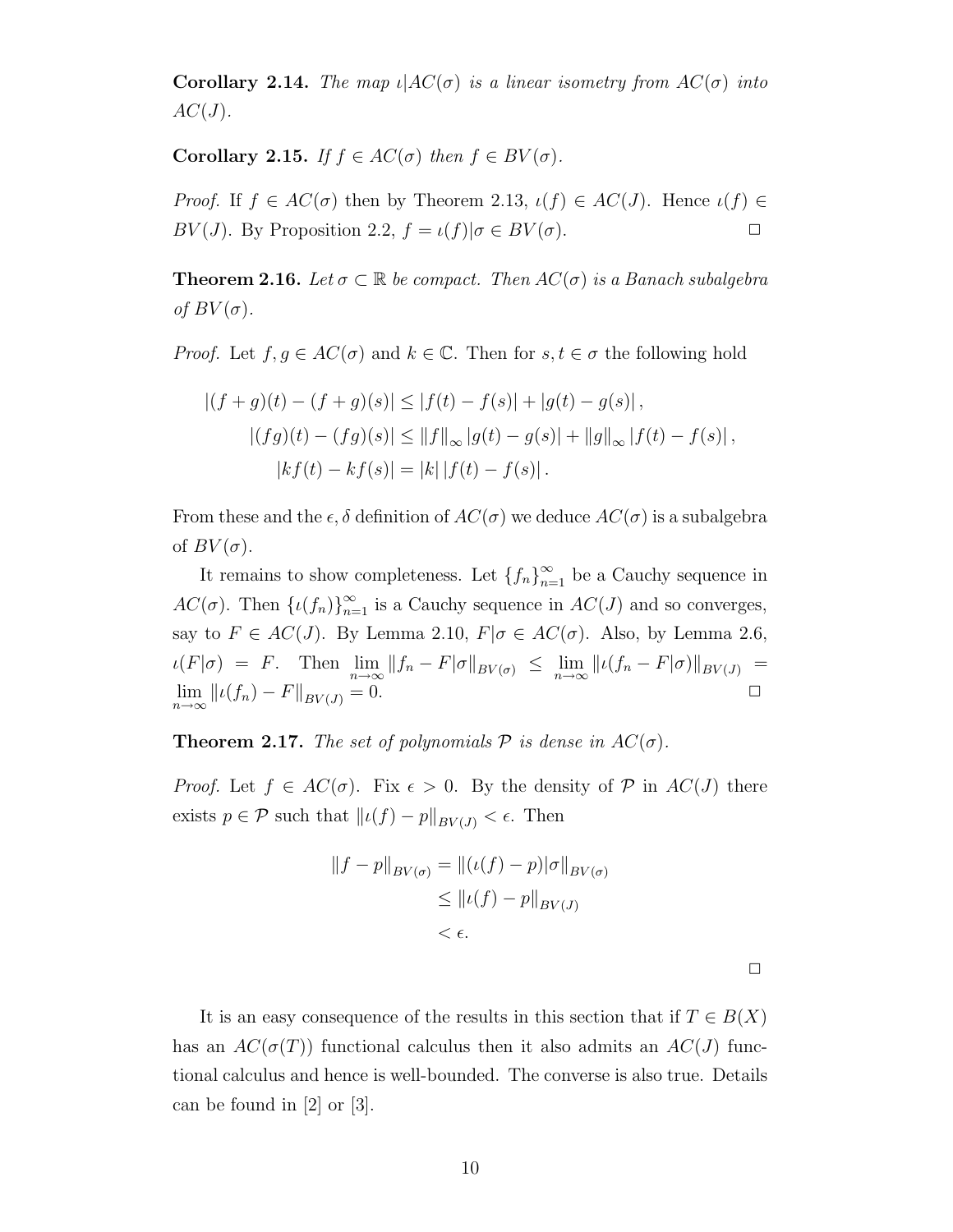# 3 BV( $\sigma$ ) for  $\sigma \subset \mathbb{C}$  Compact

Suppose now that  $\sigma$  is a nonempty compact subset of  $\mathbb{C}$ . (Throughout we shall identify  $\mathbb C$  and  $\mathbb R^2$ .) A first step in defining  $BV(\sigma)$  is to make a sensible definition for  $var(f, \sigma)$  for a function  $f : \sigma \to \mathbb{C}$ . The idea behind our construction is to consider the variation, denoted  $\text{cvar}(f, \gamma)$ , along finite length curves  $\gamma$  in the plane. One is then left with the problem of how to separate the variation that is due to the function from the variation which is due to the geometry of the curve. This is done by assigning a weight factor  $\rho(\gamma) \in [0, 1]$  to each curve  $\gamma$ . The weight factor is large for straight lines and low for very sinuous ones. The two dimensional variation is then defined as the supremum of  $\rho(\gamma)$  cvar $(f, \gamma)$  over all curves  $\gamma$ . In this way the affine invariance properties are more or less built into the definition. The first difficulty lies in showing that this definition has the appropriate multiplicativity properties to enable it to be used to define a Banach algebra norm. One also needs to show that all sufficiently well-behaved functions (such as polynomials and Lipschitz functions) will have bounded variation under this definition and that this definition reduces to that of the previous section if  $\sigma \subset \mathbb{R}$ .

#### 3.1 Weight Factors

By a curve in the plane we shall mean an element of the set  $\Gamma = C([0, 1]).$ Note that it will sometimes be important to distinguish between a curve (which includes its parameterization) and its image in  $\mathbb{C}$ . If  $\gamma_1, \gamma_2 \in \Gamma$  and  $\gamma_1(1) = \gamma_2(0)$  let  $\gamma_1 \circ \gamma_2 \in \Gamma$  be defined by

$$
(\gamma_1 \circ \gamma_2)(t) = \begin{cases} \gamma_1(2t) & \text{if } 0 \le t \le \frac{1}{2}, \\ \gamma_2(2t-1) & \text{if } \frac{1}{2} < t \le 1. \end{cases}
$$

If  $\gamma_1, \gamma_2 \in \Gamma$  and if there exists  $h : [0, 1] \to [0, 1]$  where h is a continuous nondecreasing or non-increasing surjective function such that  $\gamma_1(t) = \gamma_2(h(t))$ for all  $t \in [0, 1]$  then we write  $\gamma_1 \cong \gamma_2$ .

Let  $\gamma \in \Gamma$ . Then  $t \in [0,1]$  is said to be an entry point for  $\gamma$  on a line l if either

(i) 
$$
t = 0
$$
 and  $\gamma(0) \in l$  or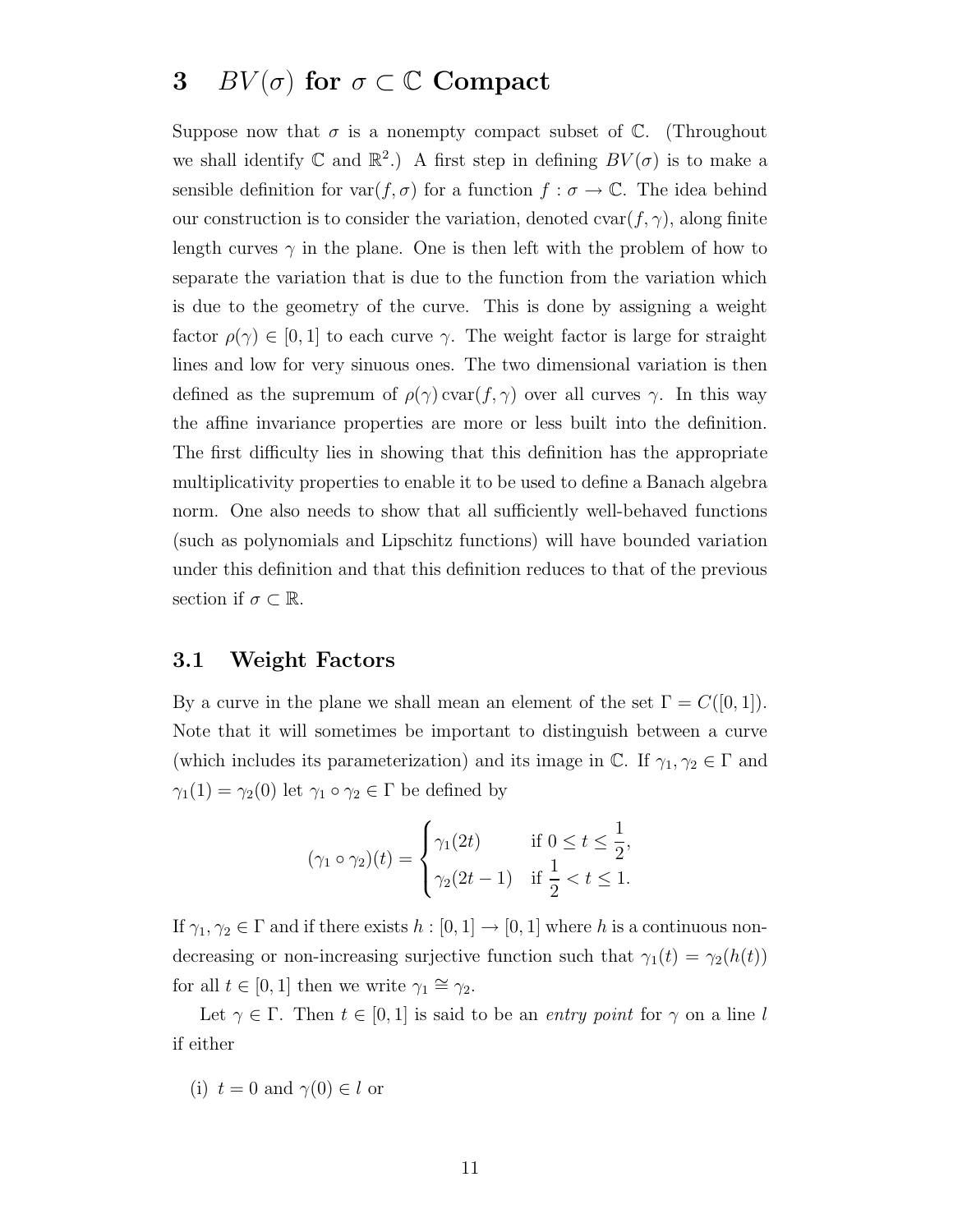(ii)  $\gamma(t) \in l$  and for all  $\epsilon > 0$  there exists  $s \in (t - \epsilon, t) \cap [0, 1]$  such that  $\gamma(s) \notin l$ .

Similarly  $t \in [0, 1]$  is said to be an *exit point* for  $\gamma$  on a line l if either

- (i)  $t = 1$  and  $\gamma(1) \in l$  or
- (ii)  $\gamma(t) \in l$  and for all  $\epsilon > 0$  there exists  $s \in (t, t + \epsilon) \cap [0, 1]$  such that  $\gamma(s) \notin l$ .

There are similar definitions for entry and exit points of  $\gamma$  on a line segment or for  $\gamma \in C([a, b])$  rather than  $\gamma \in C([0, 1])$ . Figure 1 illustrates a curve  $\gamma \in \Gamma$  with four entry points  $t_1, t_2, t_3$  and  $t_4$  on a line l.

Suppose  $\gamma \in \Gamma$  and  $\{\gamma_i\}_{i=1}^n \subset \Gamma$ . Set  $\text{vf}(\gamma, l)$  to be the number of entry points of  $\gamma$  on l and set  $\text{vf}(\cup_{i=1}^{n} \gamma_i, l) = \sum_{i=1}^{n}$  $i=1$  $\text{vf}(\gamma_i, l)$ . Clearly if  $\gamma_1 \cong \gamma_2$  then  $\text{vf}(\gamma_1, l) = \text{vf}(\gamma_2, l)$ . We set  $\text{vf}(\gamma)$  and  $\text{vf}(\bigcup_{i=1}^n \gamma_i)$  to be the supremum of  $\text{vf}(\gamma, l)$  and  $\text{vf}(\bigcup_{i=1}^n \gamma_i, l)$  over all lines l. We write  $\text{vf}_H(\gamma)$  for the supremum of  $\mathbf{v}(\gamma, l)$  over all horizontal lines l,  $\mathbf{v}(\gamma, \mathbf{v})$  for the supremum of  $\mathbf{v}(\gamma, l)$  over all vertical lines, and so on. Clearly  $vf_1 \geq vf_H$  and  $vf_2 \geq vf_V$ . We write  $\rho$ for  $\frac{1}{\sqrt{2}}$  $\frac{1}{\text{vf}}$ . For example  $\rho_V(\cup_{i=1}^n \gamma_i)$  = 1  $\overline{v_{\text{IV}}(\cup_{i=1}^n \gamma_i)}$ . If, for example,  $v_f(\gamma) = \infty$ then we take the convention that  $\rho(\gamma) = 0$ . It is also clear that  $\rho \leq \rho_H$ ,  $\rho \leq \rho_V$  and that if  $\gamma_1 \cong \gamma_2$  then  $\rho(\gamma_1) = \rho(\gamma_2)$ . We can extend the notion of  $\rho$ ,  $\rho_V$  and so on to include curves in  $C([a, b])$  in the obvious way.

In Figure 2 there are three curves  $\gamma_1, \gamma_2, \gamma_3 \in \Gamma$ . From the diagram one can see that  $\text{vf}(\cup_{i=1}^{3} \gamma_i, l) = 6$ . No line has more entry points on each curve than does l. Hence  $\rho(\gamma_1) = 1$ ,  $\rho(\gamma_2) =$ 1  $\frac{1}{2}$  and  $\rho(\gamma_3)$  = 1 3 . It is easy to see that  $\rho_H(\gamma_i) = \rho(\gamma_i)$  for each i and that  $\rho_V(\gamma_1) = \rho_V(\gamma_3) = 1$  and  $\rho_V(\gamma_2) =$ 1 2 .

Let  $\sigma \subset \mathbb{C}$  be compact and let l be a line parameterized by R. Then  $t \in \mathbb{R}$  is said to be an entry point of l on  $\sigma$  if  $l(t) \in \sigma$  and for all  $\epsilon > 0$  there exists  $s \in (t - \epsilon, t)$  such that  $l(s) \notin \sigma$ . Again set vf $(\sigma, l)$  to be the number of entry points of l on  $\sigma$  and vf( $\sigma$ ) to be the supremum of vf( $\sigma$ , l) over all lines l. Clearly  $\mathsf{v}(\sigma, l)$  does not depend on the choice of parameterization of the line l.

Note that if  $\gamma \in \Gamma$  then it does not follow that  $\text{vf}(\gamma) = \text{vf}(\gamma([0,1]))$ . For example if  $\gamma$  is given by

$$
\gamma(t) = \begin{cases} 2t & \text{if } 0 \le t \le \frac{1}{2}, \\ 2 - 2t & \text{if } \frac{1}{2} < t \le 1. \end{cases}
$$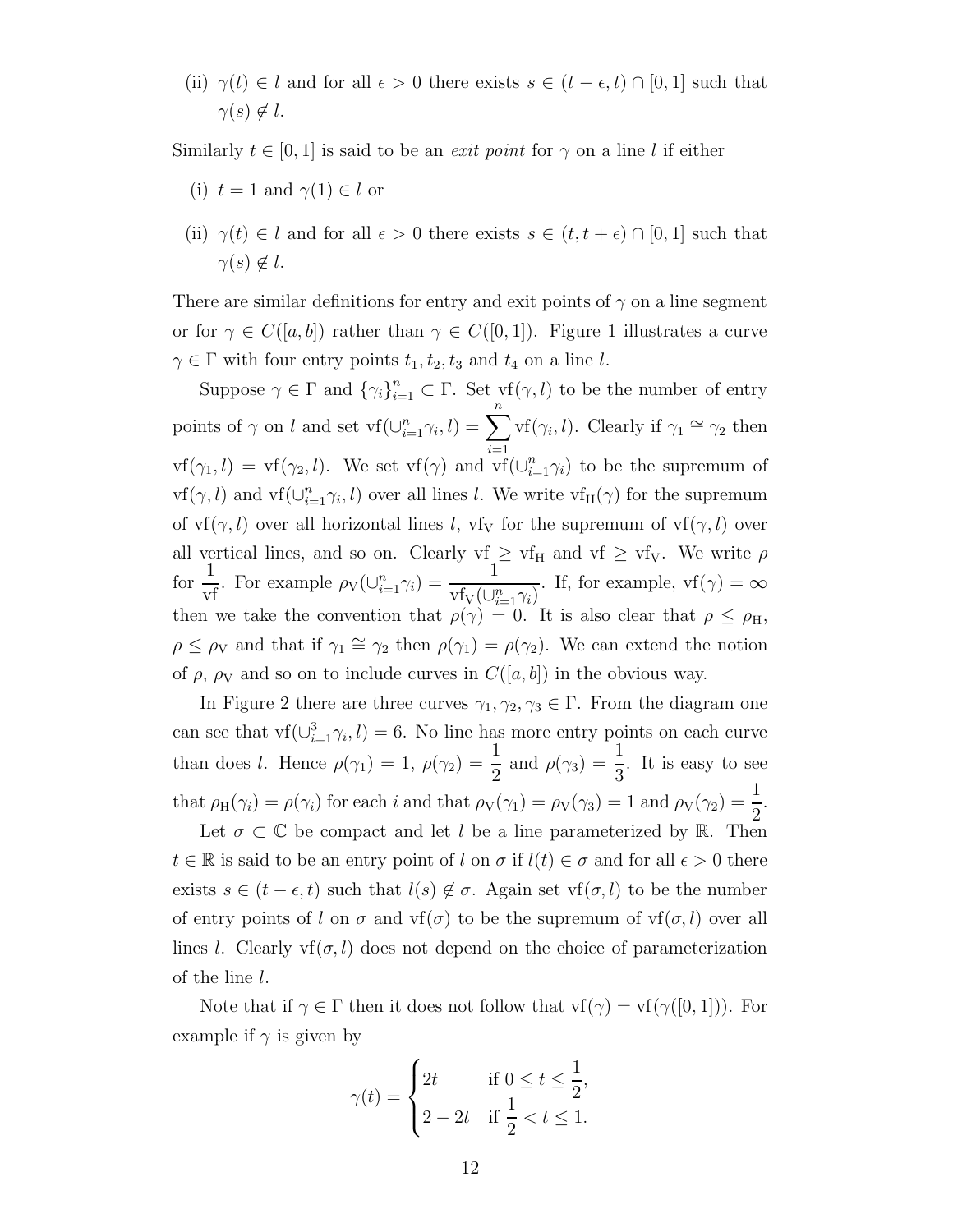

Figure 1: Entry points  $t_1, \ldots, t_4$  of  $\gamma$  along l.



Figure 2: 
$$
\rho(\gamma_1) = 1
$$
,  $\rho(\gamma_2) = \frac{1}{2}$  and  $\rho(\gamma_3) = \frac{1}{3}$ .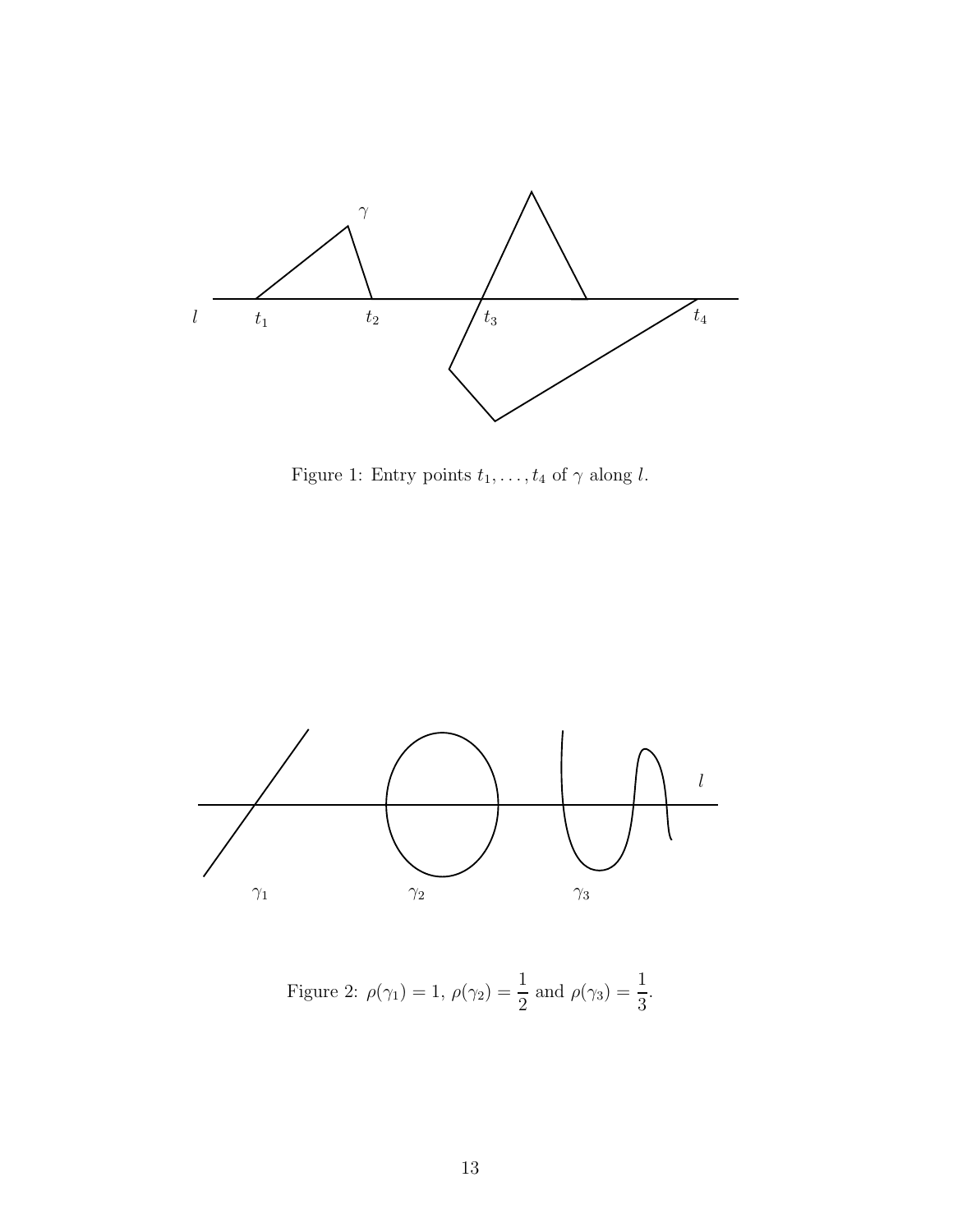Then  $\text{vf}(\gamma([0,1])) = \text{vf}([0,1]) = 1$  but  $\text{vf}(\gamma) = \text{vf}(\gamma, \mathbb{R}) = 2$ .

We now define a set of curves  $\Gamma_L$  which we later show allows us to approximate any  $\gamma \in \Gamma$  by a curve consisting of line segments. Let  $j, n \in \mathbb{Z}^+$ and suppose that  $j < n$ . For  $t \in$  $\left[\underline{j-1}\right]$  $n-1$ , j  $n-1$ 1 define

$$
\alpha_{j,n}(t) = (n-1)t - (j-1).
$$

Hence  $\alpha_{j,n}$  maps  $\left[\frac{j-1}{n-1}\right]$  $n-1$ , j  $n-1$ 1 homeomorphically onto [0, 1]. Let  $z_1, \ldots, z_n \in$ C. Write  $\Pi(z_1, z_2, \ldots, z_n)$  for the function  $[0, 1] \to \mathbb{C}$  defined on each interval  $\left[\frac{j-1}{1}\right]$  $n-1$ , j  $n-1$ 1 for  $1 \leq j \leq n-1$  by  $\Pi(z_1, z_2, \ldots, z_n)(t) = (1 - \alpha_{i,n}(t))z_i + \alpha_{i,n}(t)z_{i+1}.$ 

Hence  $\Pi(z_1, z_2, \ldots, z_n) \in \Gamma$  and is a curve consisting of line segments, whose endpoints are  $z_1, z_2, \ldots z_n$  and which is parameterized by [0, 1].

Set

 $\Gamma_L = \{ \gamma \in \Gamma : \gamma \cong \Pi(z_1, z_2, \dots, z_n) \text{ for some } z_i \in \mathbb{C} \text{ and } n \in \mathbb{N} \}.$ 

Let  $\gamma \in \Gamma$ . Let  $S = \{s_i\}_{i=1}^n \in \Lambda([0,1])$ . Set

$$
\gamma_S = \Pi(\gamma(s_1), \gamma(s_2), \ldots, \gamma(s_n)) \in \Gamma_L.
$$

The curve  $\gamma_S$  is said to be the S approximation of  $\gamma$ .

**Lemma 3.1.** Let  $\gamma \in \Gamma$  and suppose  $\text{vf}(\gamma) < \infty$ . Then  $\lim_{S \in \Lambda([0,1])} \rho(\gamma_S) =$  $\rho(\gamma)$ .

*Proof.* Fix  $S = \{s_i\}_{i=1}^n \in \Lambda([0,1])$ . Let l be a line. If  $t \in [0,1]$  is an entry point of  $\gamma_S$  on l then there exist  $1 \leq j \leq n-1$  such that  $t \in \left[\frac{j-1}{n-1}\right]$  $n-1$ , j  $n-1$ 1 . Since l is a line and  $\gamma_S \left( \frac{j-1}{n-1} \right)$  $n-1$ , j  $n-1$  $\bigwedge$ is a line segment then there is no other entry point t' of  $\gamma_S$  on l such that  $t' \in \left[\frac{j-1}{n-1}\right]$  $n-1$ , j  $\frac{n-1}{2}$ 1 . But since  $\gamma$  is continuous,  $\gamma(s_j) = \gamma_S \left( \frac{j-1}{n-1} \right)$  $n-1$ ) and  $\gamma(s_{j+1}) = \gamma_s \left( \frac{j}{s} \right)$  $\frac{n-1}{2}$  $\setminus$ it follows there is at least one entry point s of  $\gamma$  on l such that  $s_j \leq s \leq s_{j+1}$ . Hence  $\text{vf}(\gamma_S, l) \leq \text{vf}(\gamma, l)$  and so  $\rho(\gamma_S) \geq \rho(\gamma)$ .

To conclude the proof we show that there exists  $S \in \Lambda([0,1])$  such that  $\rho(\gamma_S) \leq \rho(\gamma)$  and that for any refinement S' of S,  $\rho(\gamma_{S'}) \leq \rho(\gamma)$ . Since  $\text{vf}(\gamma) < \infty$  there exists a line l such that  $\text{vf}(\gamma, l) = \text{vf}(\gamma) := m$ .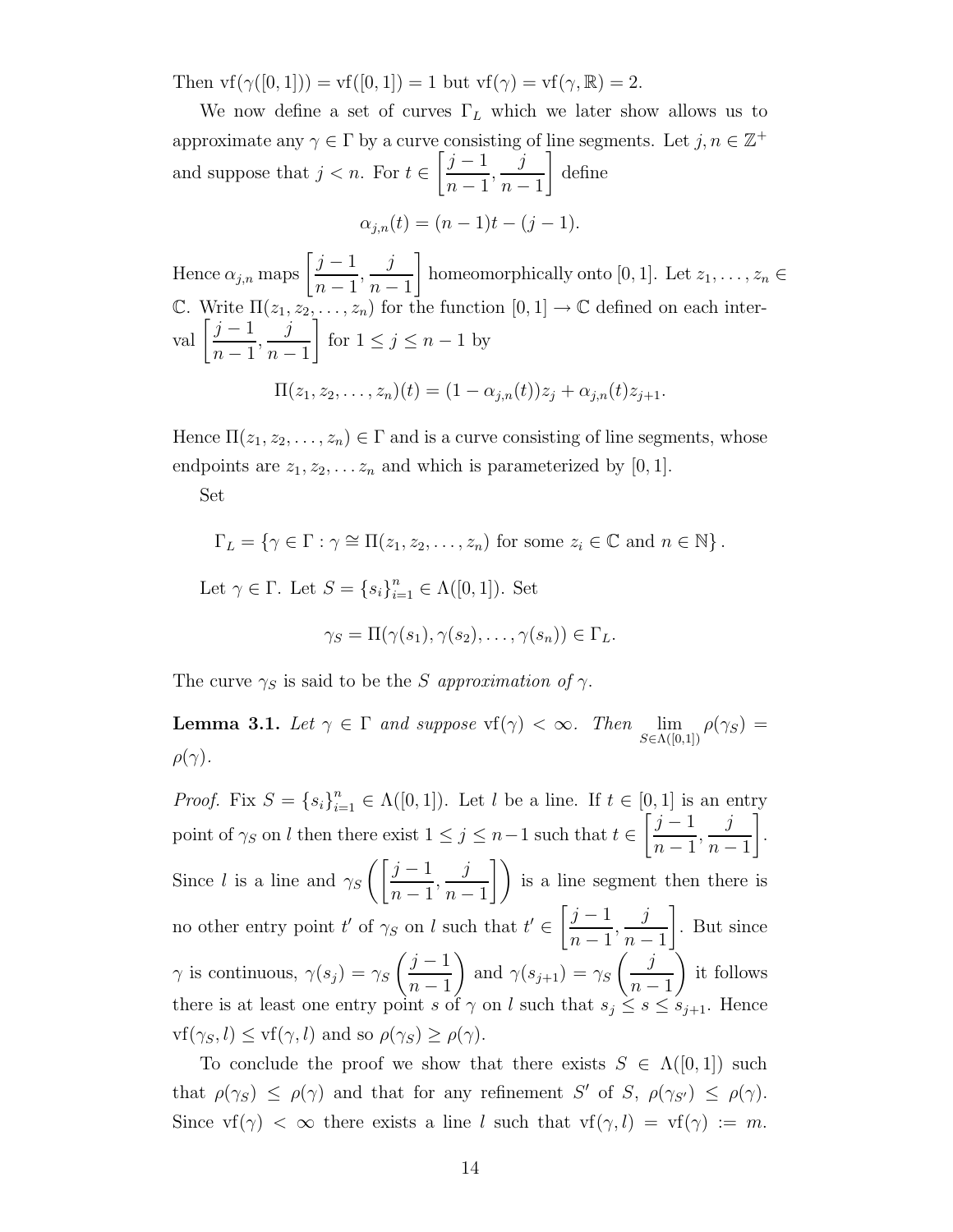Let  $\{t_i\}_{i=1}^m \in \Lambda([0,1])$  be the entry points of  $\gamma$  on l, ordered so that  $t_1$  <  $t_2 < \cdots < t_m$ . Assume for the moment that  $t_1 \neq 0$  and  $t_m \neq 1$ . Let  ${s_i}_{i=1}^{m+1} \in \Lambda([0,1])$  be such that  $s_1 < t_1 < s_2 < t_2 < \cdots < s_m < t_m < s_{m+1}$ . Then for all  $i, \gamma(s_i) \notin l$ . Set  $S = \{s_1, t_1, s_2, t_2, \ldots, s_m, t_m, s_{m+1}\}$ . Then for each  $1 \leq j \leq m$ ,  $2j-1$  $\frac{V}{2m}$  is an entry point of  $\gamma_S$  on l which corresponds to the entry point  $t_i$  of  $\gamma$  on l. Furthermore every entrance point of  $\gamma_S$  on l is of the form  $\frac{2j-1}{2}$  $\frac{\sqrt{2m}}{2m}$ . Hence  $\text{vf}(\gamma_S) \geq \text{vf}(\gamma_S, l) = \text{vf}(\gamma, l) = \text{vf}(\gamma)$  and so  $\rho(\gamma_S) \leq \rho(\gamma)$ . A similar proof holds if  $t_1 = 0$  or  $t_m = 1$ . Finally note we can apply the above procedure by adding more points to S between each of the  $t_i$  and not change  $\rho(\gamma_S)$ .

#### 3.2 Variation in Two Variables

Here we define the variation of a function defined on a nonempty compact set  $\sigma$  in the complex plane. We show in Proposition 3.6 that this definition reduces to the usual definition when  $\sigma = J$  and the definition in Section 2 when  $\sigma \subset \mathbb{R}$ .

Let  $\gamma \in \Gamma$  and let  $\emptyset \neq \sigma \subset \mathbb{C}$  be compact. We say that  ${z_i}_{i=1}^n$  is a partition of  $\gamma$  over  $\sigma$  if  $z_i \in \sigma$  for all i and if there exists  $\{s_i\}_{i=1}^n \in \Lambda([0,1])$ such that  $z_i = \gamma(s_i)$  for all i. Let  $\Lambda(\sigma, \gamma)$  be the set of partitions of  $\gamma$  over σ. Clearly Λ(σ, γ) inherits the lattice structure of Λ([0, 1]).

Let  $f : \sigma \mapsto \mathbb{C}$  and let  $\gamma \in \Gamma$ . We define the variation along the curve  $\gamma$ by

$$
cvar(f, \gamma, \sigma) = \text{cvar}(f, \gamma) = \sup_{\{z_i\}_{i=1}^n \in \Lambda(\sigma, \gamma)} \sum_{i=1}^{n-1} |f(z_{i+1}) - f(z_i)|
$$

Clearly cvar $(f, \gamma) = \text{var}(t(f \circ \gamma), [0, 1])$  where  $\iota$  is the map described by Equation (1) in Section 2. Again, since  $\Lambda(\sigma, \gamma)$  is a lattice one can use the triangle inequality and replace the supremum in the above expression by a limit. There is version of Proposition 2.1 for cvar.

**Proposition 3.2.** Let  $\sigma_1 \subset \sigma \subset \mathbb{C}$  both be compact. Let  $f, g : \sigma \to \mathbb{C}$  and let  $k \in \mathbb{C}$ . Suppose  $\gamma = \gamma_1 \circ \gamma_2 \in \Gamma$  with  $\gamma_1(1) \in \sigma$ . Then

- (i) cvar $(f + q, \gamma) \leq \text{cvar}(f, \gamma) + \text{cvar}(q, \gamma),$
- (ii)  $\operatorname{cvar}(fg, \gamma) \le ||f||_{\infty} \operatorname{cvar}(g, \gamma) + ||g||_{\infty} \operatorname{cvar}(f, \gamma),$
- (iii)  $\operatorname{cvar}(kf, \gamma) = |k| \operatorname{cvar}(f, \gamma),$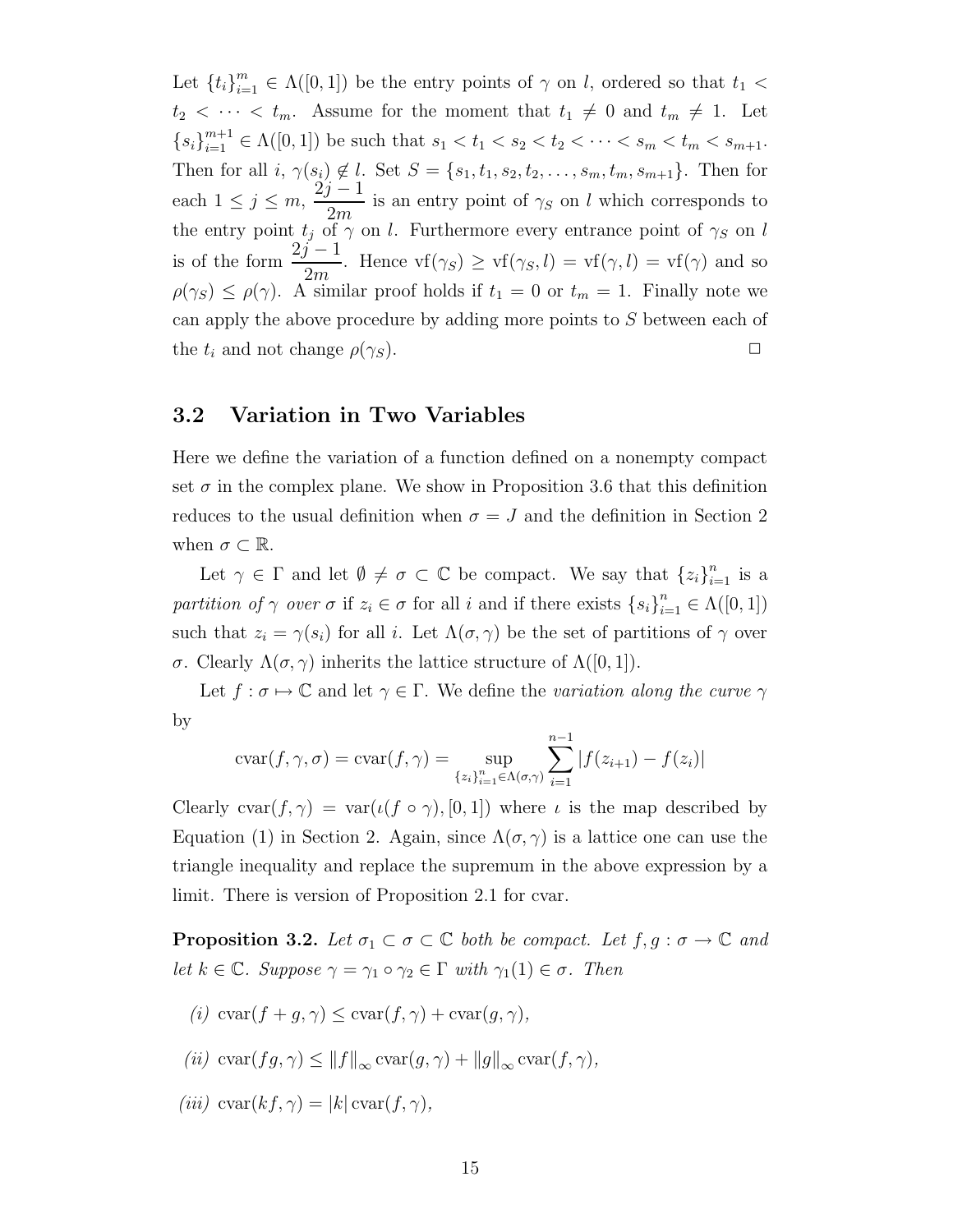- (iv)  $\operatorname{cvar}(f, \gamma) = \operatorname{cvar}(f, \gamma_1) + \operatorname{cvar}(f, \gamma_2),$
- (v) cvar $(f, \gamma_1) \leq \text{cvar}(f, \gamma)$ ,
- (vi) cvar $(f, \gamma, \sigma_1) \leq \text{cvar}(f, \gamma, \sigma)$ .

*Proof.* The proofs are the same as for Proposition 2.1.  $\Box$ 

Note that the variation along a curve does not depend on the parameterization.

**Lemma 3.3.** Let  $f : \sigma \to \mathbb{C}$ . Let  $\gamma_1, \gamma_2 \in \Gamma$  and suppose that  $\gamma_1 \cong \gamma_2$ . Then  $\text{cvar}(f, \gamma_1) = \text{cvar}(f, \gamma_2).$ 

**Definition 3.4.** Let  $f : \sigma \to \mathbb{C}$ . Then variation of f on  $\sigma$  is defined to be

$$
\operatorname{var}(f, \sigma) = \sup_{\gamma \in \Gamma} \rho(\gamma) \operatorname{cvar}(f, \gamma).
$$
 (2)

Here we take the convention that if  $\gamma \in \Gamma$  is such that  $\rho(\gamma) = 0$  and if  $cvar(f, \gamma) = \infty$  then  $\rho(\gamma) var(f, \gamma) = 0$ . As we shall show in Proposition 3.6 this notation is not ambiguous since it agrees with the notation given in Section 2 if  $\sigma \subset \mathbb{R}$ .

In practice,  $\Gamma$  is usually too large a set to work with. As the next lemma shows, one can replace  $\Gamma$  with  $\Gamma_L$  (or indeed any of a number of sets of simpler curves) and obtain the same definition of variation over  $\sigma$ .

**Lemma 3.5.** Let  $f : \sigma \to \mathbb{C}$ . Then

$$
\sup_{\gamma \in \Gamma_L} \rho(\gamma) \operatorname{cvar}(f, \gamma) = \sup_{\gamma \in \Gamma} \rho(\gamma) \operatorname{cvar}(f, \gamma).
$$

Proof. Clearly sup  $\sup_{\gamma \in \Gamma_L} \rho(\gamma) \operatorname{cvar}(f, \gamma) \leq \sup_{\gamma \in \Gamma} \rho(\gamma) \operatorname{cvar}(f, \gamma)$ . Let  $\gamma \in \Gamma$ . We

may assume that  $\rho(\gamma) > 0$ . Let  $S = \{s_i\}_{i=1}^n$  $\sum_{i=1}^{n} \in \Lambda(\sigma, \gamma)$ . Then  $\sum_{i=1}^{n-1}$  $i=1$  $|f(s_{i+1}) - f(s_i)| \leq$  $cvar(f, \gamma_S)$ . Then by Lemma 3.1

$$
\rho(\gamma) \operatorname{cvar}(f, \gamma) = \lim_{S = \{s_i\}_{i=1}^n \in \Lambda(\sigma, \gamma)} \rho(\gamma) \sum_{i=1}^{n-1} |f(s_{i+1}) - f(s_i)|
$$
  
\n
$$
\leq \lim_{S \in \Lambda(\sigma, \gamma)} \rho(\gamma) \operatorname{cvar}(f, \gamma_S)
$$
  
\n
$$
= \lim_{S \in \Lambda(\sigma, \gamma)} \rho(\gamma_S) \operatorname{cvar}(f, \gamma_S)
$$
  
\n
$$
\leq \sup_{\gamma' \in \Gamma_L} \rho(\gamma') \operatorname{cvar}(f, \gamma').
$$

 $\Box$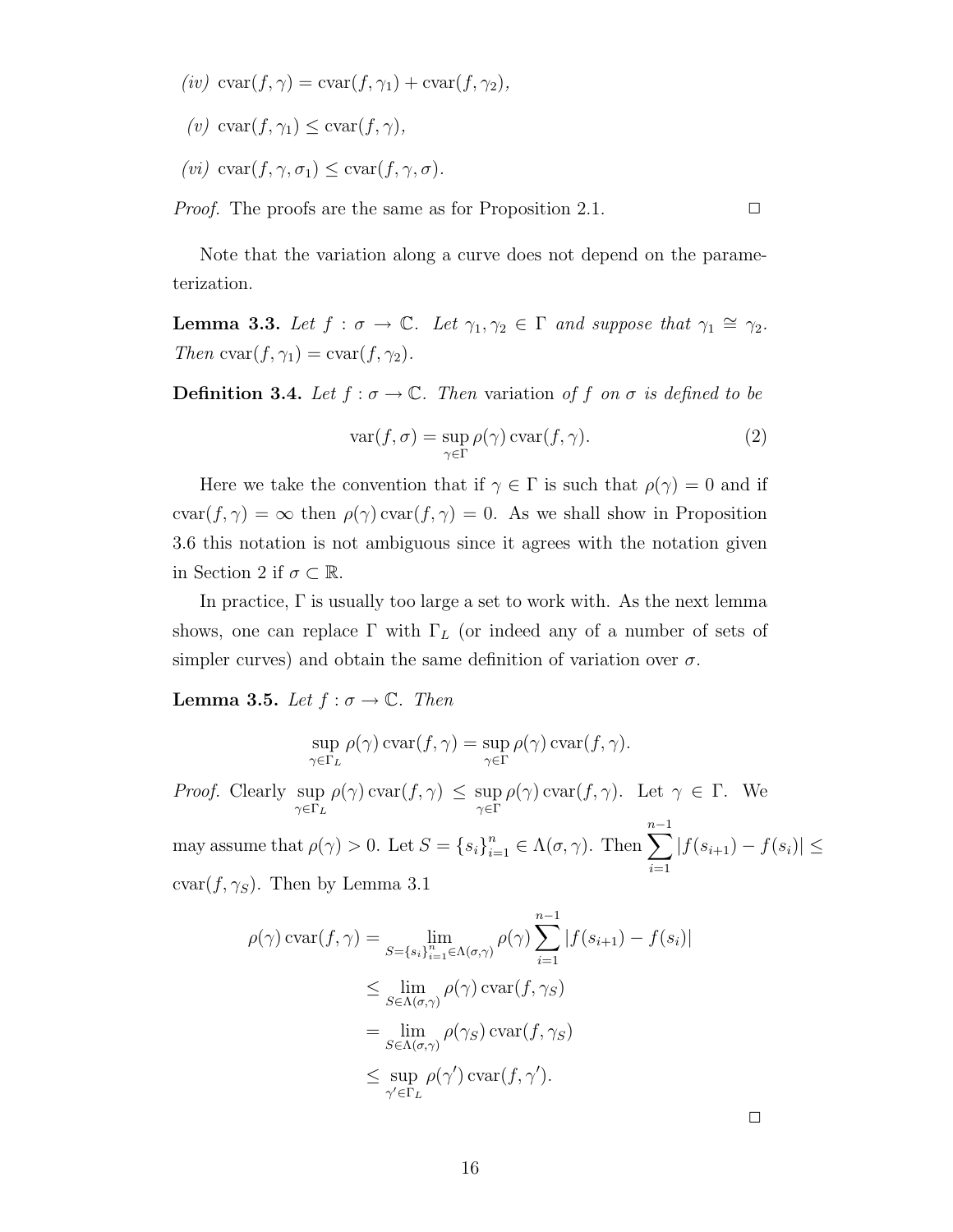We shall show now that the new definition of variation agrees with the previous definition if  $\sigma \subset \mathbb{R}$ . It suffices to consider the case where  $\sigma = [0, 1]$ . One can use the function  $\iota$  when  $\sigma$  is an arbitrary compact subset of  $\mathbb{R}$ .

**Proposition 3.6.** Let  $f \in BV([0,1])$ . Then

$$
cvar(f, \Pi(0, 1)) = \sup_{\gamma \in \Gamma} \rho(\gamma) \operatorname{cvar}(f, \gamma).
$$

*Proof.* Let  $\gamma = \Pi(0, 1) \in \Gamma_L$ . Then  $\rho(\gamma) = 1$  and  $\text{cvar}(f, \gamma) = \text{var}(f, [0, 1])$ and so  $\sup_{\gamma \in \Gamma} \rho(\gamma) \operatorname{cvar}(f, \gamma) \ge \operatorname{cvar}(f, \Pi(0, 1)).$ 

 $\gamma {\in} \Gamma_L$ Let  $\gamma \in \Gamma_L$ . Suppose that  $S = \{s_1, \ldots, s_n\}$  are the entry and exit points of  $\gamma$  on [0, 1], ordered so that  $s_1 < s_2 < \cdots < s_n$ . Then  $\text{cvar}(f, \gamma) \leq$ cvar $(f, \gamma_S)$ . Also  $\rho(\gamma) \le \rho_V(\gamma) = \rho_V(\gamma_S)$ . Let  $\{x_i\}_{i=1}^m = \{\gamma(s_i)\}_{i=1}^n$  be ordered so that  $x_1 < x_2 < \cdots < x_m$ . Then  $\text{cvar}(f, \gamma_s) = \alpha_1 \text{cvar}(f, \Pi(x_1, x_2)) +$  $\cdots + \alpha_{m-1} \operatorname{cvar}(f, \Pi(x_{m-1}, x_m))$  where  $\alpha_i = \operatorname{vf}(\gamma_S, \Pi(x_i, x_{i+1}))$  for all *i*. But  $\alpha_i \leq \text{vf}(\gamma_S, [0, 1]) \leq \text{vf}_V(\gamma_S)$ . Therefore  $\text{cvar}(f, \gamma_S) \leq \text{vf}_V(\gamma_S)(\text{cvar}(f, \Pi(x_1, x_2)) +$  $\cdots$  + cvar(f,  $\Pi(x_{m-1}, x_m)$ )). Hence

$$
\rho(\gamma) \operatorname{cvar}(f, \gamma)
$$
  
\n
$$
\leq \rho(\gamma) \operatorname{cvar}(f, \gamma_S)
$$
  
\n
$$
\leq \rho(\gamma_S) \operatorname{vf}_V(\gamma_S) \Big( \operatorname{cvar}(f, \Pi(x_1, x_2)) + \dots + \operatorname{cvar}(f, \Pi(x_{m-1}, x_m)) \Big)
$$
  
\n
$$
\leq \rho_V(\gamma_S) \operatorname{vf}_V(\gamma_S) \Big( \operatorname{cvar}(f, \Pi(x_1, x_2)) + \dots + \operatorname{cvar}(f, \Pi(x_{m-1}, x_m)) \Big)
$$
  
\n
$$
= \operatorname{cvar}(f, \Pi(x_1, x_m))
$$
  
\n
$$
\leq \operatorname{cvar}(f, \Pi(0, 1)).
$$

The proof now follows from Lemma 3.5. Figure 3 illustrates the idea of the proof for a curve  $\gamma \in \Gamma_L$ . The curve  $\gamma$  has entry points  $\{s_1, s_2, s_3\}$  on [0, 1]. Then  $x_1 = s_1$ ,  $x_2 = s_3$  and  $x_3 = s_2$ . Clearly  $\text{vf}_{\text{V}}(\gamma) = 2$  and  $\text{cvar}(f, \gamma_S) \leq$  $2(\text{cvar}(f, [t_1, t_2]) + \text{cvar}(f, [t_2, t_3]))$ . Hence  $\rho(\gamma) \text{cvar}(f, \gamma) \leq \text{cvar}(f, \Pi(0, 1))$ .  $\Box$ 

The next proposition follows easily from Proposition 3.2.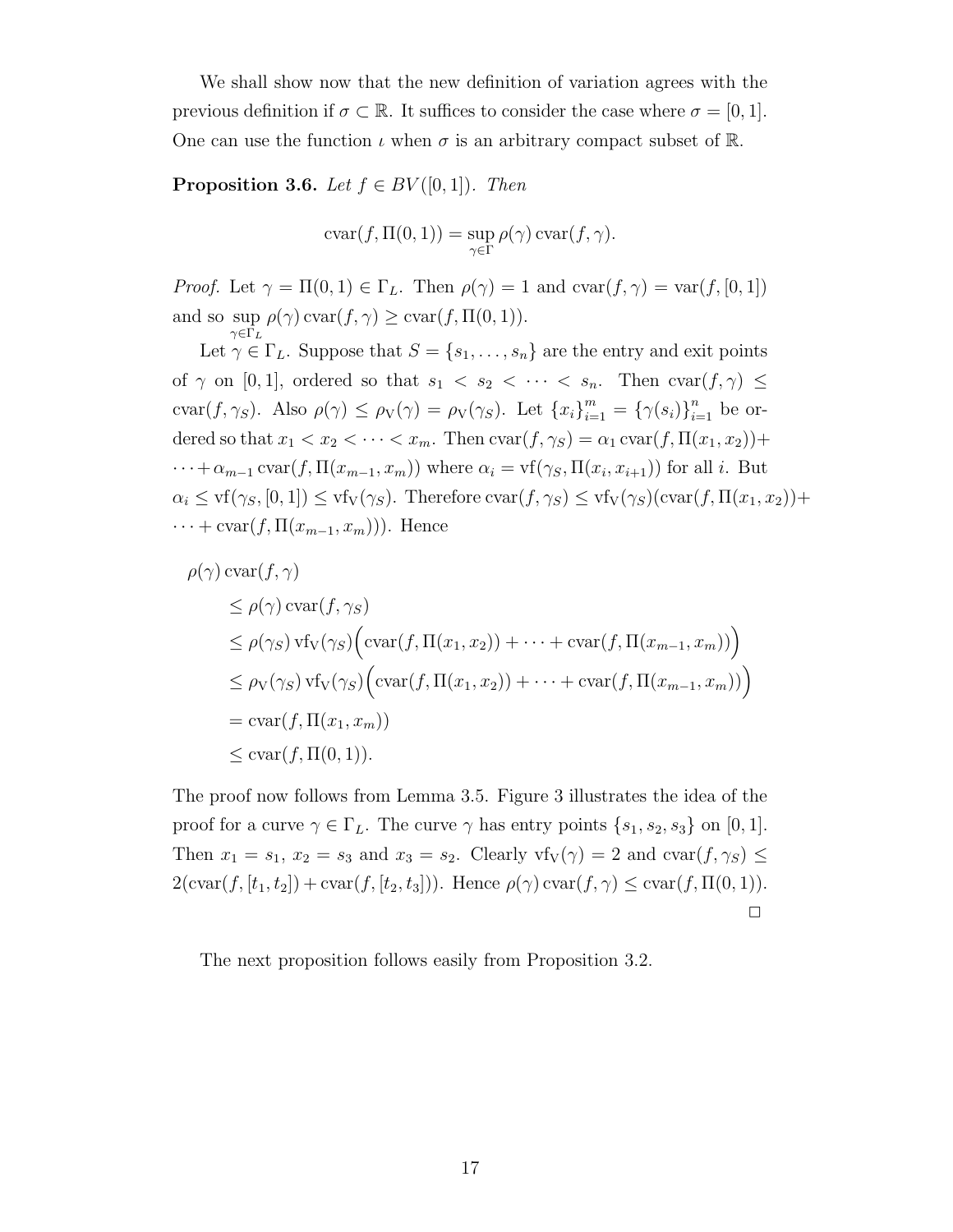

Figure 3: Idea of the proof of Proposition 3.6.

**Proposition 3.7.** Let  $\sigma_1 \subset \sigma \subset \mathbb{C}$  both be compact. Let  $f, g : \sigma \to \mathbb{C}$ ,  $k \in \mathbb{C}$ . Then

- (i)  $\text{var}(f + q, \sigma) \leq \text{var}(f, \sigma) + \text{var}(q, \sigma)$ ,
- (ii)  $\text{var}(fg, \sigma) \leq ||f||_{\infty} \text{var}(g, \sigma) + ||g||_{\infty} \text{var}(f, \sigma),$
- (iii)  $\text{var}(kf, \sigma) = |k| \text{var}(f, \sigma),$
- (iv)  $\text{var}(f, \sigma_1) \leq \text{var}(f, \sigma)$ .

.

### 3.3 The Banach Algebra  $BV(\sigma)$

For  $f: \sigma \to \mathbb{C}$ , set  $||f||_{BV(\sigma)} = ||f||_{\infty} + \text{var}(f, \sigma)$ . The functions of bounded variation with domain  $\sigma$  are defined to be

$$
BV(\sigma) = \left\{ f : \sigma \mapsto \mathbb{C} : ||f||_{BV(\sigma)} < \infty \right\}.
$$

**Theorem 3.8.**  $(BV(\sigma), \|\cdot\|_{BV(\sigma)})$  is a Banach algebra.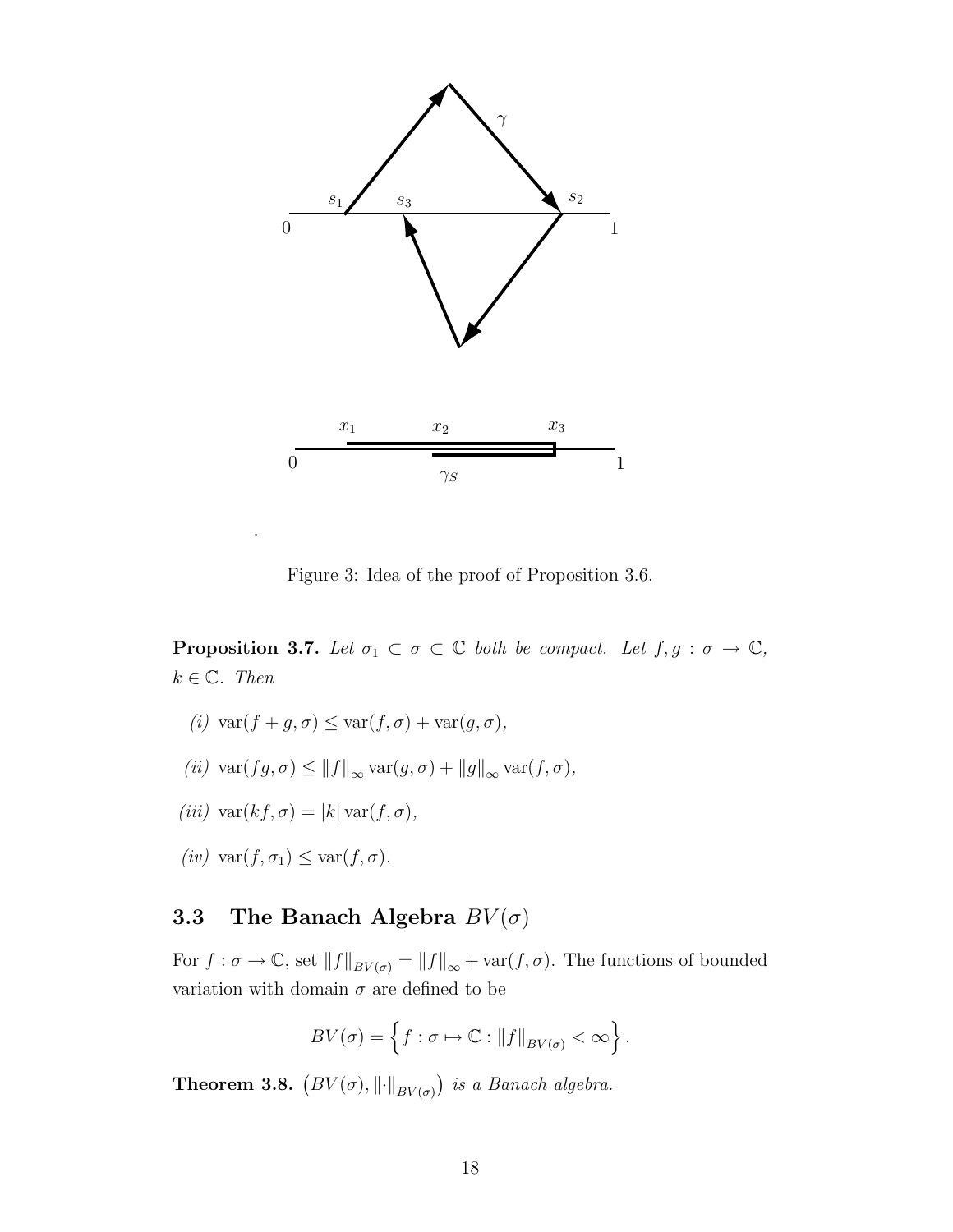*Proof.* Checking that  $\left\| \cdot \right\|_{BV(\sigma)}$  satisfies the properties of an algebra norm is straightforward. For example using Proposition 3.7 we have

$$
||fg||_{BV(\sigma)} = ||fg||_{\infty} + \text{var}(fg, \gamma)
$$
  
\n
$$
\leq ||f||_{\infty} ||g||_{\infty} + ||f||_{\infty} \text{var}(g, \sigma) + ||g||_{\infty} \text{var}(f, \sigma)
$$
  
\n
$$
\leq ||f||_{\infty} ||g||_{\infty} + ||f||_{\infty} \text{var}(g, \sigma) + ||g||_{\infty} \text{var}(f, \sigma)
$$
  
\n
$$
+ \text{var}(f, \sigma) \text{var}(g, \sigma)
$$
  
\n
$$
= (||f||_{\infty} + \text{var}(f, \sigma)) (||g||_{\infty} + \text{var}(g, \sigma))
$$
  
\n
$$
= ||f||_{BV(\sigma)} ||g||_{BV(\sigma)} .
$$

It remains to show that  $BV(\sigma)$  is complete. Let  $\{f_n\}_{n=1}^{\infty}$  be a Cauchy sequence in  $BV(\sigma)$ . Fix  $\epsilon > 0$ . By the definition of  $\lVert \cdot \rVert_{BV(\sigma)}$ ,  $\{f_n\}_{n=0}^{\infty}$  $n=1$ converges uniformly to a function f. Choose  $N_1$  so that  $n \geq N_1$  implies  $||f - f_n||_{\infty}$  <  $\epsilon$ 2 . Being a Cauchy sequence in  $BV(\sigma)$  means there exists an  $N_2$  so that  $m, n > N_2$  implies for all  $\gamma \in \Gamma$  and all  $\{z_i\}_{i=1}^n \in \Lambda(\sigma, \gamma)$  we have that

$$
\rho(\gamma) \sum_{i=1}^{n-1} |(f_n - f_m)(z_{i+1}) - (f_n - f_m)(z_i)| < \frac{\epsilon}{2}.
$$

Let  $N = \max\{N_1, N_2\}$ . Let  $n > N$ , let  $\gamma \in \Gamma$  and let  $\{z_i\}_{i=1}^n \in \Lambda(\sigma, \gamma)$ . Then

$$
\rho(\gamma) \sum_{i=1}^{n-1} |(f_n - f)(z_{i+1}) - (f_n - f)(z_i)|
$$
  
= 
$$
\lim_{m} \rho(\gamma) \sum_{i=1}^{n-1} |(f_n - f_m)(z_{i+1}) - (f_n - f_m)(z_i)|
$$
  
< 
$$
< \frac{\epsilon}{2}.
$$

Hence

$$
\operatorname{var}(f - f_n, \sigma) = \sup_{\gamma \in \Gamma_L} \rho(\gamma) \operatorname{cvar}(f - f_n, \gamma)
$$
  
= 
$$
\sup_{\gamma \in \Gamma_L} \sup_{\{z_i\}_{i=1}^n \in \Lambda(\sigma, \gamma)} \rho(\gamma) \sum_{i=1}^{n-1} |(f_n - f)(z_{i+1}) - (f_n - f)(z_i)|
$$
  

$$
\leq \frac{\epsilon}{2}.
$$

Finally  $||f - f_n||_{BV(\sigma)} = ||f - f_n||_{\infty} + \text{var}(f - f_n, \sigma) \le$  $\epsilon$ 2  $+$  $\epsilon$ 2  $=\epsilon$ .  $\Box$ 

These algebras respect domain inclusion in the expected manner.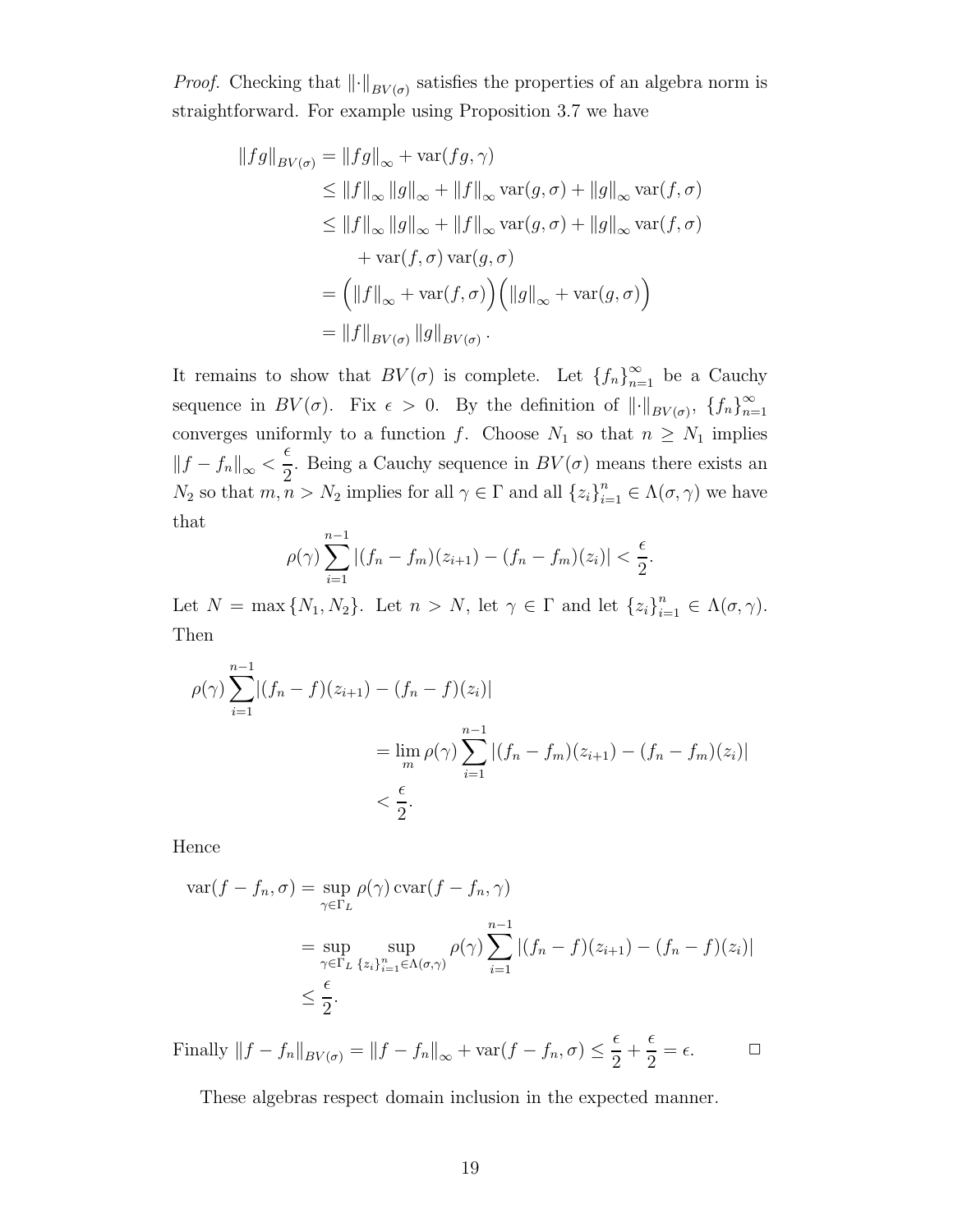**Lemma 3.9.** Suppose that  $\sigma_1 \subset \sigma_2 \subset \mathbb{C}$  are both compact and that  $f \in$  $BV(\sigma_2)$ . Then  $||f|\sigma_1||_{BV(\sigma_1)} \leq ||f||_{BV(\sigma_2)}$  and so  $f|\sigma_1 \in BV(\sigma_1)$ .

Proof. By Proposition 3.7 (iv)

$$
||f|\sigma_1||_{BV(\sigma_1)} = ||f|\sigma_1||_{\infty} + \text{var}(f|\sigma_1, \sigma_1)
$$
  
\n
$$
\leq ||f||_{\infty} + \text{var}(f, \sigma_2)
$$
  
\n
$$
= ||f||_{BV(\sigma_2)}.
$$

 $\Box$ 

#### 3.4 Affine Invariance

One of the objectives in this paper was to have an algebra which has the same sort of affine invariance properties as  $C(\sigma)$ . Let  $f \in BV(\sigma)$ . Define  $\theta_{\alpha,\beta}(f) : \alpha\sigma + \beta \to \mathbb{C}$  by

$$
\theta_{\alpha,\beta}(f)(z) = f(\alpha^{-1}(z-\beta)).
$$

**Proposition 3.10.** For any  $\alpha, \beta \in \mathbb{C}$ ,  $\alpha \neq 0$ , the map  $\theta_{\alpha,\beta}$  is an isometric isomorphism from  $BV(\sigma)$  onto  $BV(\alpha\sigma+\beta)$ .

*Proof.* Clearly  $\theta_{\alpha,\beta}$  is a linear homomorphism. Let  $f \in BV(\sigma)$  and let  $\gamma \in \Gamma$ . Then  $\alpha \gamma + \beta \in \Gamma$ . Hence

$$
\operatorname{cvar}(f, \gamma, \sigma) = \sup_{\{z_i\}_{i=1}^n \in \Lambda(\sigma, \gamma)} \sum_{i=1}^{n-1} |f(z_{i+1}) - f(z_i)|
$$
  
\n
$$
= \sup_{\{w_i\}_{i=1}^n \in \Lambda(\alpha \sigma + \beta, \alpha \gamma + \beta\}} \sum_{i=1}^{n-1} |f(\alpha^{-1}(w_{i+1} - \beta)) - f(\alpha^{-1}(w_i - \beta))|
$$
  
\n
$$
= \sup_{\{w_i\}_{i=1}^n \in \Lambda(\alpha \sigma + \beta, \alpha \gamma + \beta\}} \sum_{i=1}^{n-1} |\theta_{\alpha,\beta}(f)(w_{i+1}) - \theta_{\alpha,\beta}(f)(w_i)|
$$
  
\n
$$
= \operatorname{cvar}(\theta_{\alpha,\beta}(f), \alpha \gamma + \beta, \alpha \sigma + \beta).
$$

Since  $\rho(\gamma) = \rho(\alpha \gamma + \beta)$  it follows that  $\text{var}(\theta_{\alpha,\beta}(f), \alpha \sigma + \beta) = \text{var}(f, \sigma)$ . It is clear that  $\|\theta_{\alpha,\beta}(f)\|_{\infty} = \|f\|_{\infty}$ . Hence  $\|\theta_{\alpha,\beta}(f)\|_{BV(\alpha\sigma+\beta)} = \|f\|_{BV(\sigma)}$ . Finally note that  $(\theta_{\alpha,\beta})^{-1} = \theta_{\alpha^{-1},-\alpha^{-1}\beta}$ .

### 3.5 Compositions of functions

It is possible to generalize Proposition 3.6 to the following proposition. This result allows us to conclude that many important AC operators (such as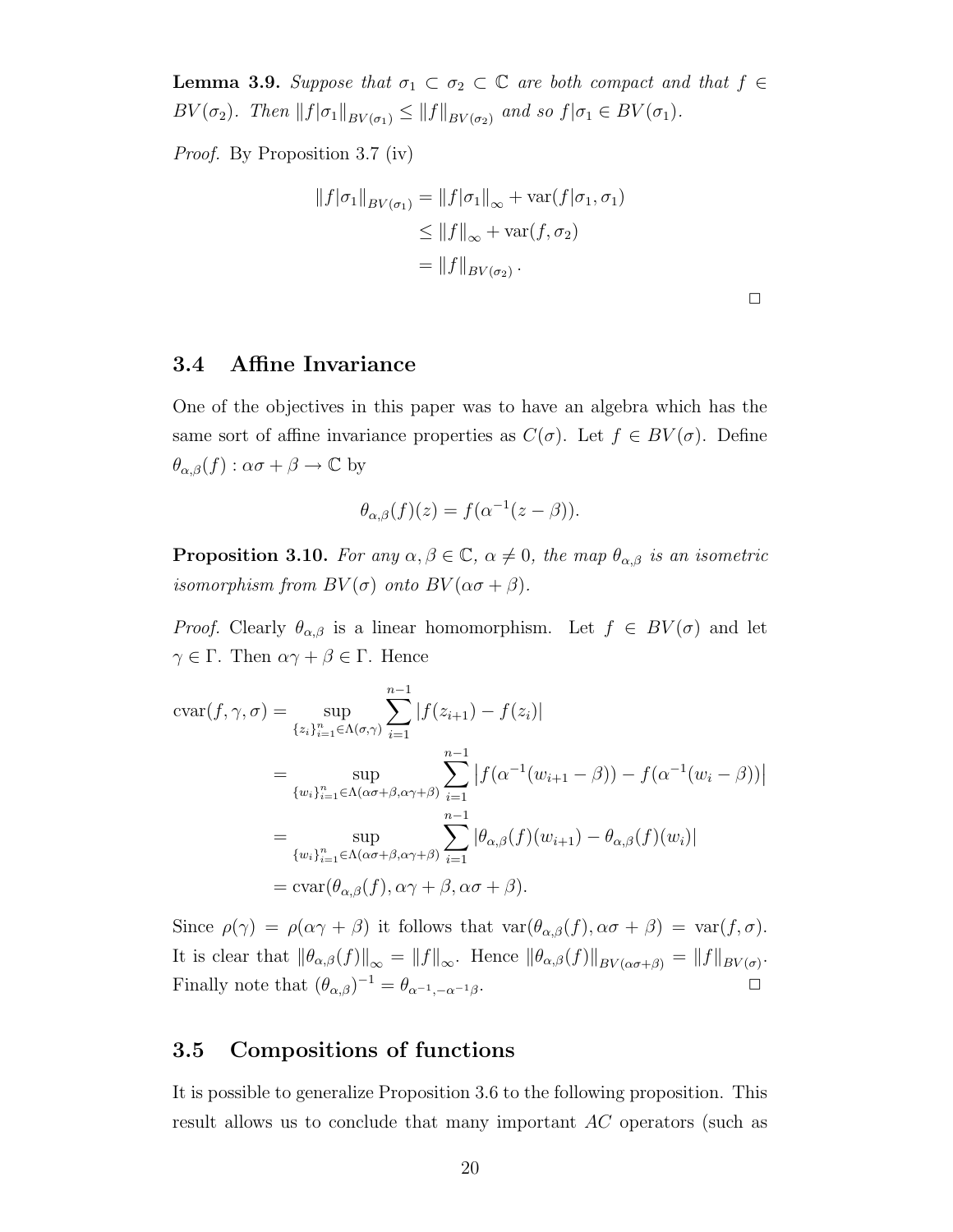the trigonometrically well-bounded operators) are also  $AC(\sigma)$  operators for some  $\sigma$ .

**Proposition 3.11.** Let  $\sigma \subset \mathbb{R}$  be compact. Let  $g \in BV(\sigma) \cap C(\sigma)$ . Suppose that  $\rho(\iota(g)) > 0$ . Then  $||f \circ g||_{BV(\sigma)} \leq$ 1  $\frac{1}{\rho(\iota(g))}||f||_{BV(g(\sigma))}$  for all  $f \in BV(g(\sigma))$ .

*Proof.* Since  $g \in C(\sigma)$  it is clear that  $\iota(g) \in C(J)$  where J is the smallest interval which contains  $\sigma$  and so  $\rho(\iota(g))$  makes sense. For  $S = \{z_i\}_{i=1}^n \in$  $\Lambda(\sigma)$ , set  $g_S = \Pi(g(z_1), g(z_2), \ldots, g(z_n)) \in \Gamma$ . For such S,

$$
\sum_{i=1}^{n-1} |(f \circ g)(z_{i+1}) - (f \circ g)(z_i)| \le \operatorname{cvar}(f, g_S)
$$
  
= 
$$
\frac{\rho(g_S) \operatorname{cvar}(f, g_S)}{\rho(g_S)}
$$
  

$$
\le \frac{\operatorname{var}(f, g(\sigma))}{\rho(g_S)}.
$$

By Lemma 3.1 it follows that  $\lim_{S \in \Lambda(\sigma)} \rho(g_S) = \rho(\iota(g))$ , so taking the limit over  $S \in \Lambda(\sigma)$  shows that

$$
\text{var}(f \circ g, \sigma) \le \frac{1}{\rho(\iota(g))} \text{var}(f, \sigma).
$$

Since  $0 < \rho(\iota(g)) \leq 1$  it follows that  $||f \circ g||_{\infty} = ||f||_{\infty} \leq$ 1  $\frac{1}{\rho(\iota(g))}||f||_{\infty}$  and so the result follows.

#### 3.6 Subsets of  $BV(\sigma)$

The above definition of  $BV(\sigma)$  is obviously of limited use unless this set contains a sufficiently rich collection of functions. We shall now look at some classes of functions which lie in  $BV(\sigma)$ . In particular we shall see that polynomials,  $C^{\infty}(\sigma)$  functions and Lipschitz functions are of bounded variation, as are characteristic functions of polygonal regions.

Given  $f \in BV(\text{Re}(\sigma))$  define  $u(f) : \sigma \mapsto \mathbb{C}$  by  $u(f)(x+iy) = f(x)$ . Similarly if  $g \in BV(\text{Im}(\sigma))$  define  $v(g) : \sigma \mapsto \mathbb{C}$  by  $v(g)(x+iy) = g(y)$ .

**Lemma 3.12.** The map u is a unital norm-decreasing linear homomorphism from  $BV(\text{Re}(\sigma))$  into  $BV(\sigma)$ . Similarly v is a unital norm-decreasing linear homomorphism from  $BV(Im(\sigma))$  into  $BV(\sigma)$ .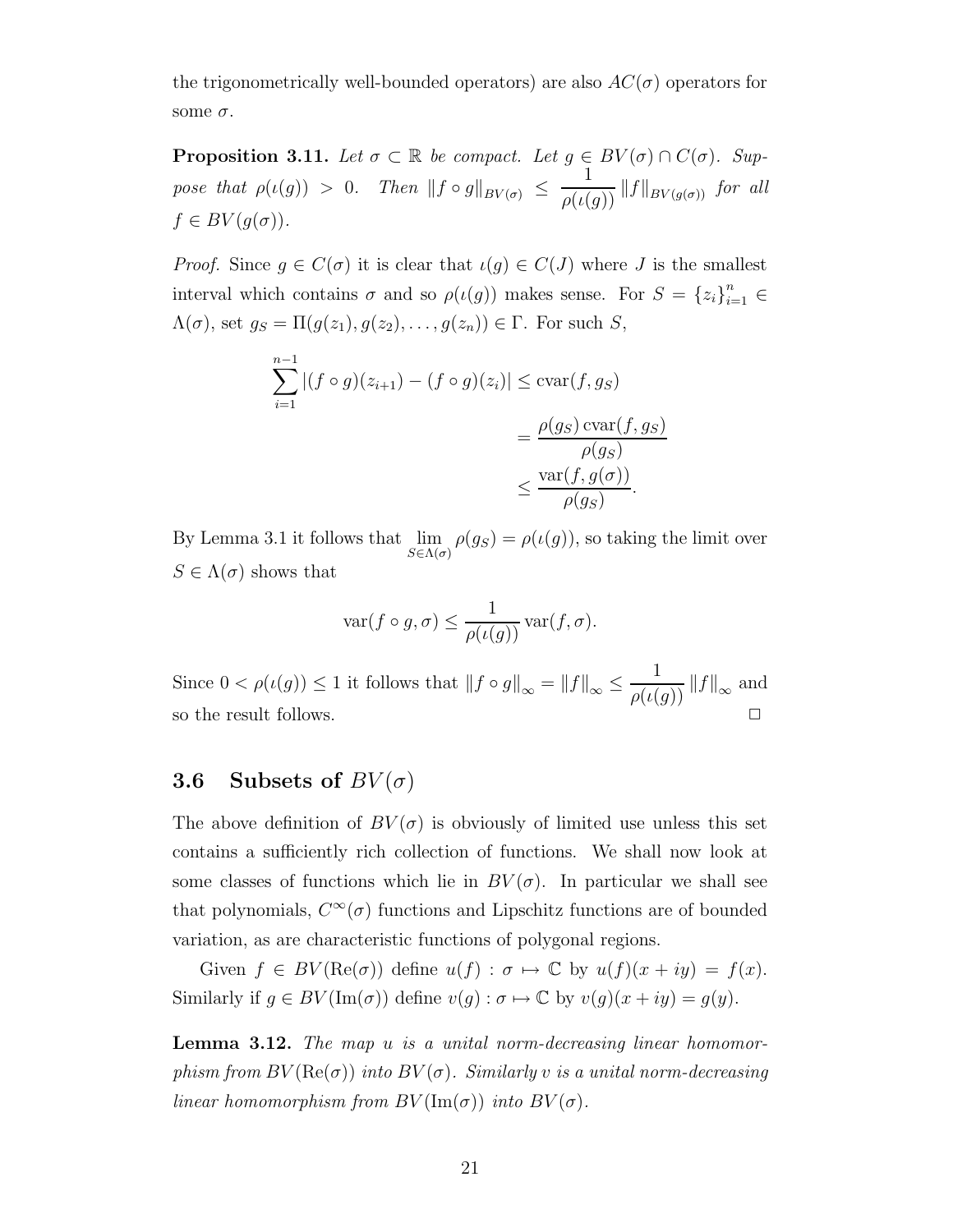*Proof.* The only thing not clear is that u and v are norm-decreasing. Let  $f \in BV(\text{Re}(\sigma))$  and let  $\gamma \in \Gamma_L$ . Recall that  $\text{Re}(\gamma)$  is defined by  $\text{Re}(\gamma)(t) =$  $\text{Re}(\gamma(t))$ . Clearly  $\text{Re}(\gamma) \in \Gamma_L$ . From  $|u(f)(t) - u(f)(s)| = |f(\text{Re}(t)) - f(\text{Re}(s))|$ it follows that  $\text{cvar}(u(f), \gamma, \sigma) = \text{cvar}(f, \text{Re}(\gamma), \text{Re}(\sigma))$ . Also, using a similar argument to that used in Proposition 3.6, we have that  $c\text{var}(f, \text{Re}(\gamma), \text{Re}(\sigma)) \leq$  $\nu f_V(\gamma) \nvert f, \text{Re}(\gamma)$ . Then

$$
\rho(\gamma) \operatorname{cvar}(u(f), \gamma, \sigma) = \rho(\gamma) \operatorname{cvar}(f, \operatorname{Re}(\gamma), \operatorname{Re}(\sigma))
$$
  
\n
$$
\leq \rho_V(\gamma) \operatorname{cvar}(f, \operatorname{Re}(\gamma), \operatorname{Re}(\sigma))
$$
  
\n
$$
\leq \rho_V(\gamma) \operatorname{vfv}(\gamma) \operatorname{var}(f, \operatorname{Re}(\gamma))
$$
  
\n
$$
= \operatorname{var}(f, \operatorname{Re}(\gamma))
$$
  
\n
$$
\leq \operatorname{var}(f, \operatorname{Re}(\sigma)).
$$

Taking the supremum over all  $\gamma \in \Gamma_L$  and using Lemma 3.5 gives the result. The proof for v is very similar.  $\Box$ 

To show that all the polynomials are in  $BV(\sigma)$ , it suffices to show that the function  $\lambda_{\sigma} : \sigma \to \mathbb{C}, \lambda_{\sigma}(z) = z$  lies in  $BV(\sigma)$ . Where there is little chance of confusion we shall write  $\lambda$  rather than  $\lambda_{\sigma}$ . Let  $\mathcal{P}_2$  denote the polynomials in z and  $\overline{z}$ .

Corollary 3.13.  $\lambda, \overline{\lambda} \in BV(\sigma)$ .

*Proof.* 
$$
\lambda = u\left(\lambda_{\text{Re}(\sigma)}\right) + iv\left(\lambda_{\text{Im}(\sigma)}\right).
$$

Corollary 3.14.  $\mathcal{P}_2 \subset BV(\sigma)$ .

Given a compact set  $\sigma \subset \mathbb{C}$  let

$$
C_{\sigma} = \text{var}(\lambda, \sigma).
$$

Given  $\gamma = \Pi(z_1, z_2, \dots, z_n) \in \Gamma_L$  we write  $l(\gamma)$  for the length of  $\gamma$ . That is  $l(\gamma) = \sum_{n=1}^{n-1}$  $i=1$  $|z_{i+1} - z_i|$ . Then  $l(\gamma) = \text{cvar}(\lambda, \gamma)$  and so  $\rho(\gamma)l(\gamma) \leq C_{\sigma}$ . Since  $\sigma$ is compact there exists  $z, w \in \sigma$  such that  $\text{diam}(\sigma) = |z - w|$ . In this case  $diam(\sigma) = |z - w| = cov(\lambda, \Pi(z, w)) \leq var(\lambda, \sigma)$ . In general this inequality is strict. For example let  $\sigma = [0, 1] \times [0, 1]$ . If  $\gamma = \Pi(0, 1, 1+i, i, 0) \in \Gamma_L$  then  $\rho(\gamma) =$ 1 2 and cvar( $\lambda, \gamma$ ) = 4. Hence diam( $\sigma$ ) =  $\sqrt{2}$  < 2 =  $\rho(\gamma)$  cvar( $\lambda, \gamma$ )  $\leq$ var $(\lambda, \sigma)$ .

Recall that we write  $\text{Lip}(\sigma)$  for the Lipschitz functions with domain  $\sigma$ and  $L(f)$  for the Lipschitz constant of  $f \in Lip(\sigma)$ .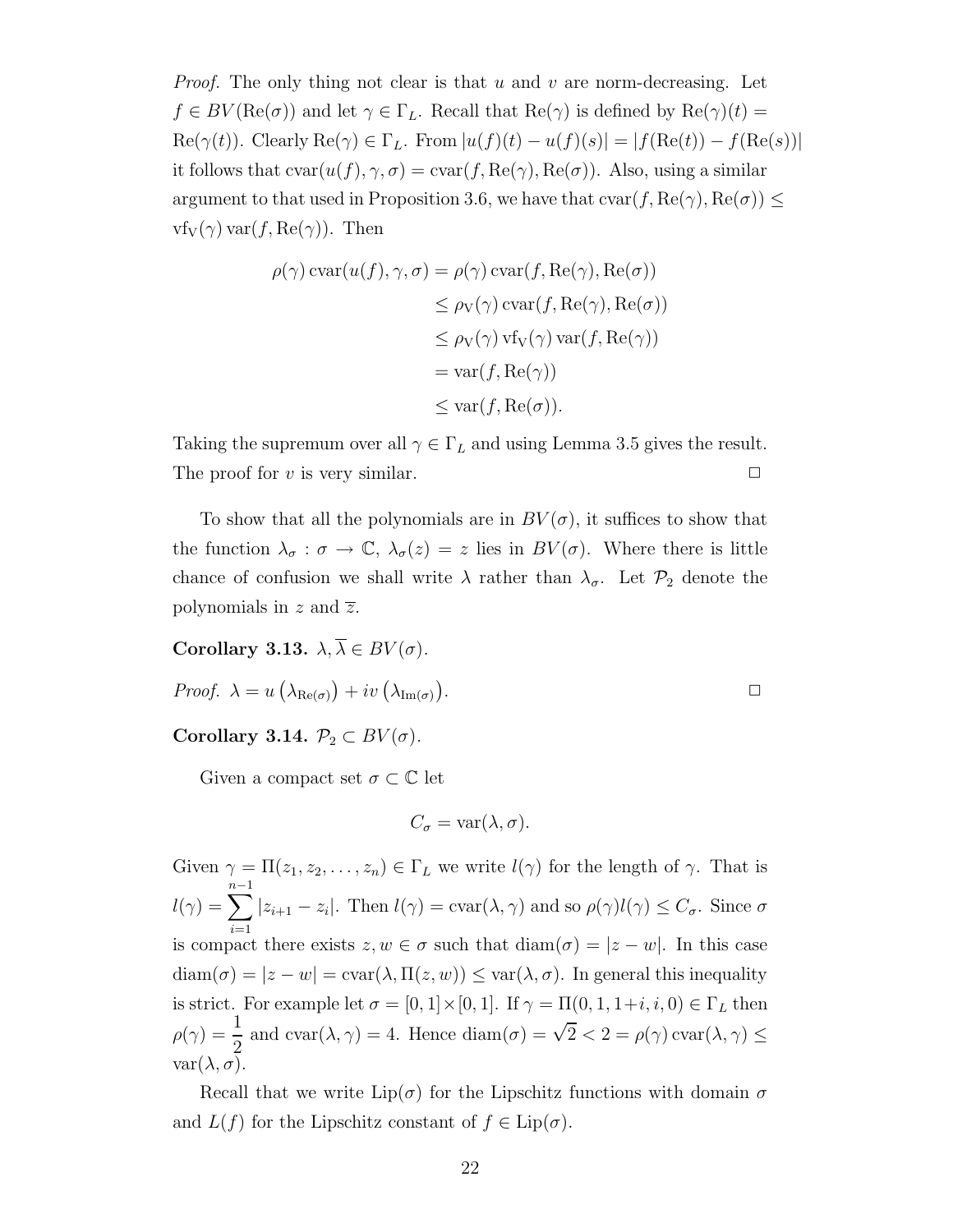**Lemma 3.15.** Let  $f \in \text{Lip}(\sigma)$ . Then  $\text{var}(f, \sigma) \leq L(f)C_{\sigma}$ .

*Proof.* Suppose that  $\gamma \in \Gamma$ . Then

$$
\operatorname{cvar}(f, \gamma) = \sup_{\{s_i\}_{i=1}^n \in \Lambda(\sigma, \gamma)} \sum_{i=1}^{n-1} |f(s_{i+1}) - f(s_i)|
$$
  

$$
\leq \sup_{\{s_i\}_{i=1}^n \in \Lambda(\sigma, \gamma)} L(f) \sum_{i=1}^{n-1} |s_{i+1} - s_i|
$$
  

$$
= L(f)l(\gamma)
$$

and so  $\rho(\gamma) \text{ cvar}(f, \gamma) \leq L(f) \rho(\gamma) l(\gamma) \leq L(f) C_{\sigma}$ .

Corollary 3.16. If  $f \in \text{Lip}(\sigma)$  then  $f \in BV(\sigma)$ .

Corollary 3.17. Let  $\{f_n\}_{n=1}^{\infty} \subset \text{Lip}(\sigma)$  and let  $f \in \text{Lip}(\sigma)$ . If  $\lim_{n \to \infty} ||f - f_n||_{\text{Lip}(\sigma)} =$ 0 then  $\lim_{n\to\infty}$   $||f - f_n||_{BV(\sigma)} = 0.$ 

**Proposition 3.18.** If  $f \in BV(\sigma)$  then  $\text{Re}(f)$ ,  $\text{Im}(f) \in BV(\sigma)$ .

*Proof.* For Re(f) it suffices to prove that  $\text{var}(Re(f), \sigma) \leq \text{var}(f, \sigma)$ . This follows from the identity  $|\text{Re}(f)(z) - \text{Re}(f)(w)| \leq |f(z) - f(w)|$ . That  $\text{Im}(f) \in BV(\sigma)$  follows similarly.

The following shows  $BV(\sigma)$  is inverse closed.

**Proposition 3.19.** Let  $f \in BV(\sigma)$  and suppose  $M = \inf_{z \in \sigma} |f(z)| > 0$ . Then 1  $\frac{1}{f} \in BV(\sigma).$ Proof. Since  $\begin{array}{c} \hline \end{array}$ 1  $\frac{f(z)}{f(z)}$ 1  $f(w)$  $\Big| =$   $f(w) - f(z)$  $f(w)f(z)$  $\begin{array}{c} \begin{array}{c} \begin{array}{c} \begin{array}{c} \end{array}\\ \end{array} \end{array} \end{array}$  $\leq M^2 |f(z) - f(w)|$ , we have  $var(1/f, \sigma) \leq M^2 var(f, \sigma).$ 

Characteristic functions of polygons are of bounded variation.

**Proposition 3.20.** Let  $A \subset \mathbb{C}$  be a closed convex n-sided polygonal region. Then  $\chi_{A\cap\sigma} \in BV(\sigma)$  and  $\|\chi_{A\cap\sigma}\|_{BV(\sigma)} \leq n+1$ .

*Proof.* Clearly  $\chi_A$  can be written as  $\prod_{j=1}^n \chi_{A_j}$  where each  $A_i$  is a half plane. It follows from Proposition 3.2 (ii) that  $\text{var}(\chi_A, \sigma) \leq \sum^n$  $j=1$  $var(\chi_{A_j}, \sigma)$ . Lemma 3.12 and Propositions 3.10 and 3.2 (iv) show that  $\text{var}(\chi_{A_j}, \sigma) \leq 1$ for all j and so  $\text{var}(\chi_A, \sigma) \leq n$ . The result follows.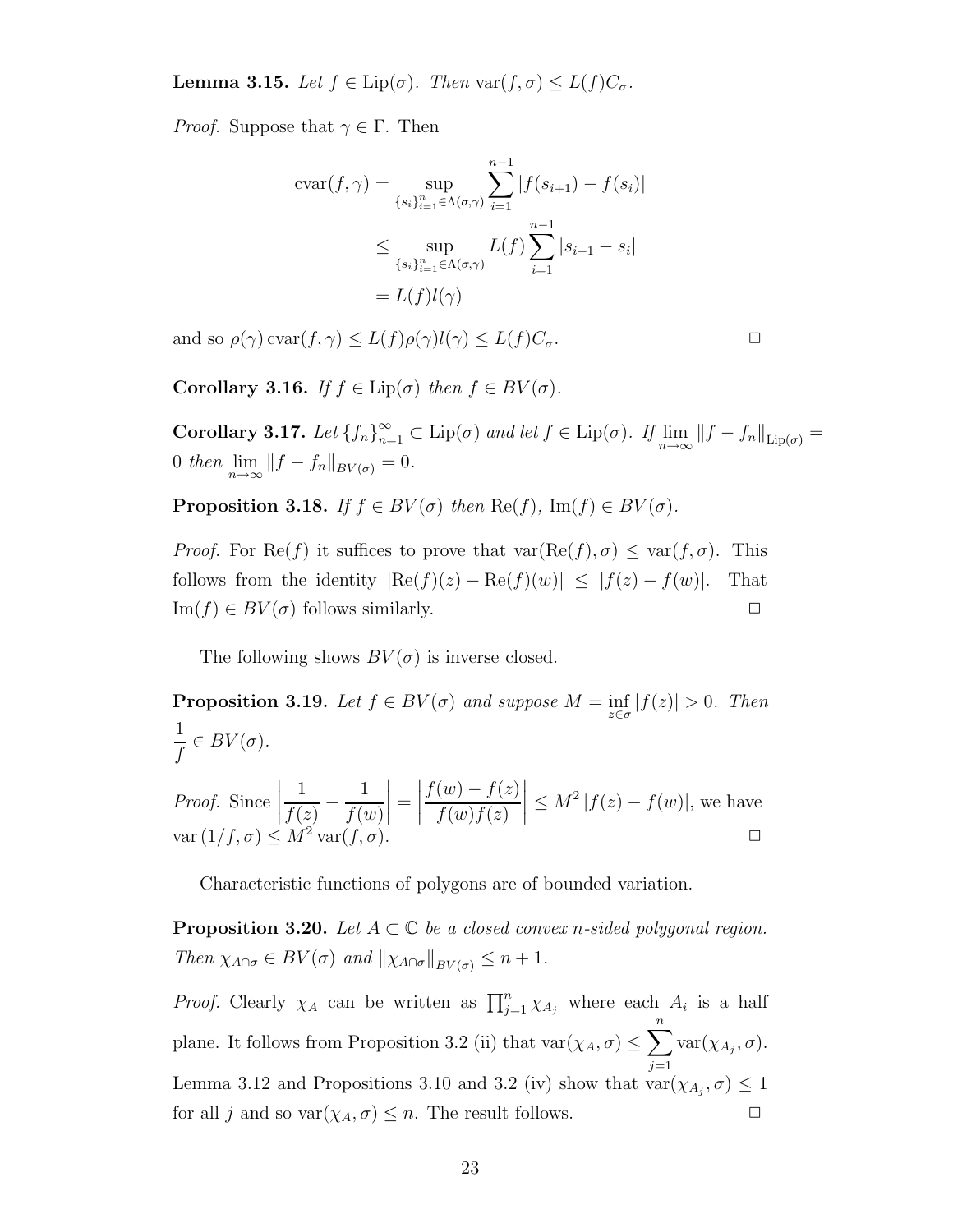There is, just as in the one variable case, a severe restriction on the form of idempotent functions in  $BV(\sigma)$ . It is not too hard to show that if the polygon A sits within the interior of  $\sigma$  then the above estimate is sharp. Indeed, sets formed by taking a finite number of set operations involving polygons are essentially the only sets whose characteristic functions are in  $BV(\sigma)$ . Making this precise is slightly delicate, since what really matters is how the set A intersects with  $\sigma$ . These questions will be pursued in more detail in [3].

If  $\sigma = J \times K$  is a rectangle (with sides parallel to the axes), it is natural to ask how this new definition compares to the more classical notion (due to Hardy and Krause) which was used by Berkson and Gillespie in their definition of AC-operators [7]. We shall denote by  $BV_{HK}(J \times K)$  the Banach algebra of functions on  $J \times K$  which are of bounded variation in the Hardy-Krause sense. We show in [4] that

- (i)  $BV_{HK}(J \times K) \subset BV(J \times K).$
- (ii) The inclusion map  $BV_{HK}(J \times K) \hookrightarrow BV(J \times K)$  is continuous.
- (iii) If J and K are nondegenerate, then  $BV_{HK}(J \times K) \neq BV(J \times K)$ .

# 4 AC( $\sigma$ ) for  $\sigma \subset \mathbb{C}$  Compact

From an operator theoretic point of view, one would like to be able to deduce structural information about an operator T from bounds on  $\|p(T)\|$ for  $p$  in some small algebra of functions. In the case that  $X$  is reflexive and  $\sigma(T) \subset \mathbb{R}$ , then a bound of the form  $||p(T)|| \leq C ||p||_{\infty}$  is sufficient to show that  $T$  can be written as an integral with respect to a countably additive spectral measure, whereas a weaker bound of the form  $||p(T)|| \leq C ||p||_{AC}$ implies that  $T$  has an integral representation with respect to a spectral family of projections. If the spectrum is not real then it is unrealistic to expect to be able to prove much unless the algebra contains at least  $\mathcal{P}_2$ , the polynomials in two variables. This leads to our definition of the absolutely continuous functions defined on a non-empty compact subset  $\sigma$  of  $\mathbb{C}$ . These form a Banach subalgebra  $AC(\sigma)$  of  $BV(\sigma)$ . In this section we look at some classes of functions in  $AC(\sigma)$ . We show, for example, that  $C^{\infty}(\sigma) \subset AC(\sigma)$ . Rather surprisingly however, Example 4.13 shows that unlike the situation when  $\sigma \subset \mathbb{R}$ , Lipschitz functions are not necessarily absolutely continuous.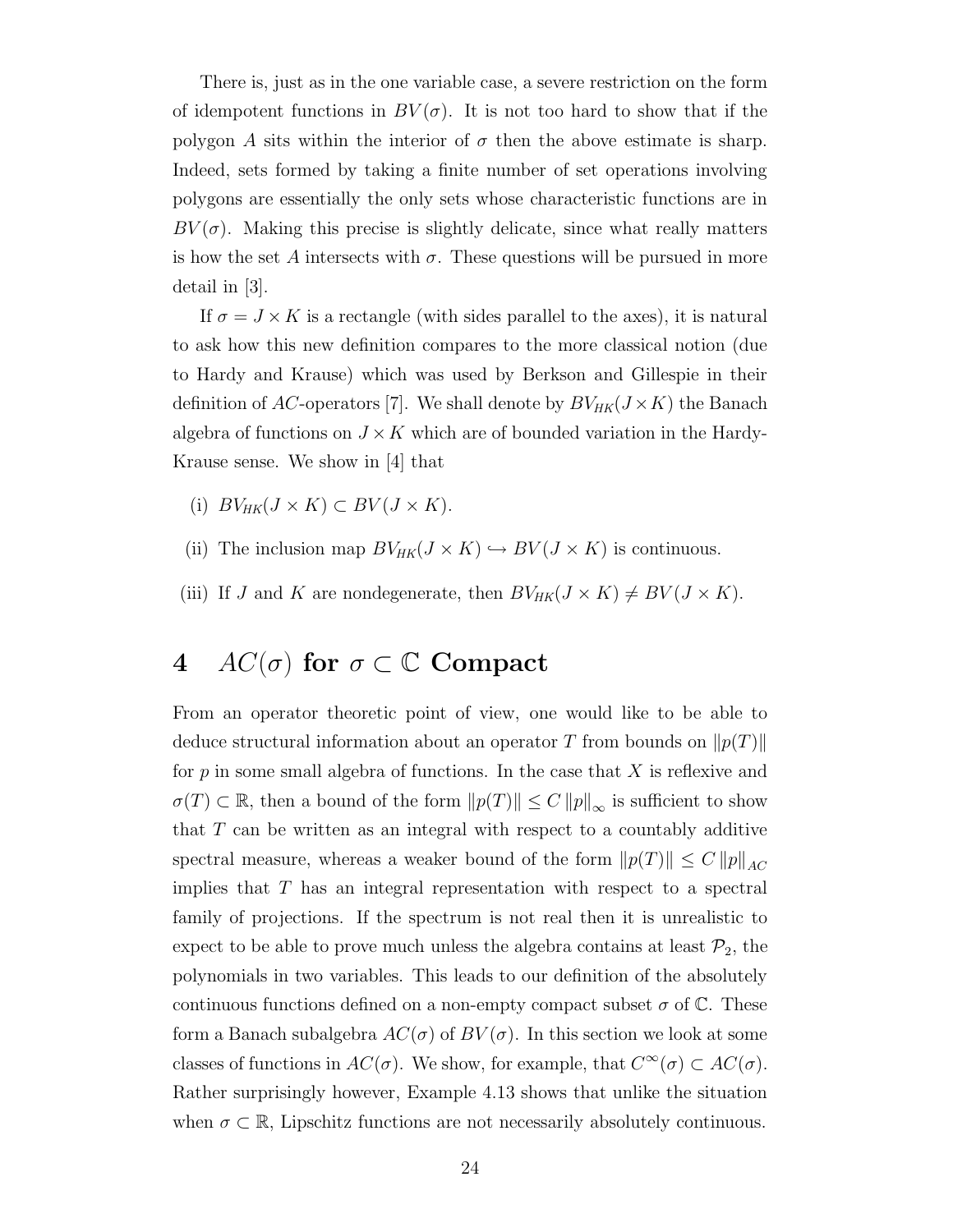As before let  $\sigma$  be a non-empty compact set in the complex plane and let  $J \times K$  be the smallest rectangle containing  $\sigma$ . Let  $AC(\sigma) = \overline{\mathcal{P}_2}$  where the closure is taken in  $BV(\sigma)$  norm. By Corollary 3.14 these polynomials are all functions of bounded variation and so this makes sense. The set  $AC(\sigma)$  is then a Banach subalgebra of  $BV(\sigma)$ . If  $\sigma = [a, b] \subset \mathbb{R}$  then  $AC(\sigma)$  coincides with the usual notion of absolute continuity. Furthermore, by Theorem 2.17, if  $\sigma \subset \mathbb{R}$  then this definition coincides with that in Section 2. We also get the affine invariance properties that one would hope for. In the next theorem  $\theta_{\alpha,\beta}$  is the map defined in Section 3.4.

**Theorem 4.1.** Let  $\alpha, \beta \in \mathbb{C}$  where  $\alpha \neq 0$ . Then  $\theta_{\alpha,\beta}|AC(\sigma)$  is an isometric isomorphism from  $AC(\sigma)$  onto  $AC(\alpha\sigma+\beta)$ .

*Proof.* All we need show is that if  $f \in AC(\sigma)$  then  $\theta_{\alpha,\beta}(f) \in AC(\alpha\sigma+\beta)$ . Let  ${p_n}_{n=1}^{\infty}$  be a sequence of polynomials approximating f in  $BV(\sigma)$  norm. Then since  $\theta_{\alpha,\beta}$  is isometric  $\{\theta_{\alpha,\beta} \circ p_n\}_{n=1}^{\infty}$  is a sequence of polynomials that approximates  $\theta_{\alpha,\beta}(f)$ .

As one might hope, absolutely continuous functions are continuous.

#### **Lemma 4.2.** Let  $\sigma \subset \mathbb{C}$  be compact. Then  $AC(\sigma) \subset C(\sigma)$ .

*Proof.* Let  $f \in AC(\sigma)$  and let  ${p_n}_{n=1}^{\infty} \subset \mathcal{P}_2$  be such that  $\lim_{n \to \infty} ||f - p_n||_{BV(\sigma)} =$ 0. Then by definition of the norm on  $BV(\sigma)$ ,  $\lim_{n\to\infty} ||f - p_n||_{\infty} = 0$  and so  $f \in C(\sigma)$ 

If  $\sigma$  is simple enough (for example  $\sigma = \{0, 1, 1/2, 1/3, \ldots\}$ ) then  $AC(\sigma)$  $C(\sigma) \cap BV(\sigma)$ , but clearly this is not the case in general.

Cross sections of absolutely continuous functions are absolutely continuous functions of one variable.

**Lemma 4.3.** Let  $f \in AC(\sigma)$  and let  $\gamma \in \Gamma_L$  where  $\gamma(0), \gamma(1) \in \sigma$ . Then  $\iota(f \circ \gamma) \in AC([0,1]).$ 

*Proof.* There exists  ${p_n}_{n=1}^{\infty} \subset \mathcal{P}_2$  be such that  $\lim_{n\to\infty} ||f - p_n||_{BV(\sigma)} = 0$ . Then  $\lim_{n\to\infty} \text{var}(\iota((f-p_n)\circ\gamma), [0,1]) = \lim_{n\to\infty} \text{cvar}(f-p_n, \gamma) = 0.$  But  $\iota(p_n \circ \gamma)$  is continuous piecewise  $C^{\infty}([0,1])$  and hence in  $AC([0,1])$ . Therefore  $\iota(f \circ \gamma) \in$  $AC([0,1]).$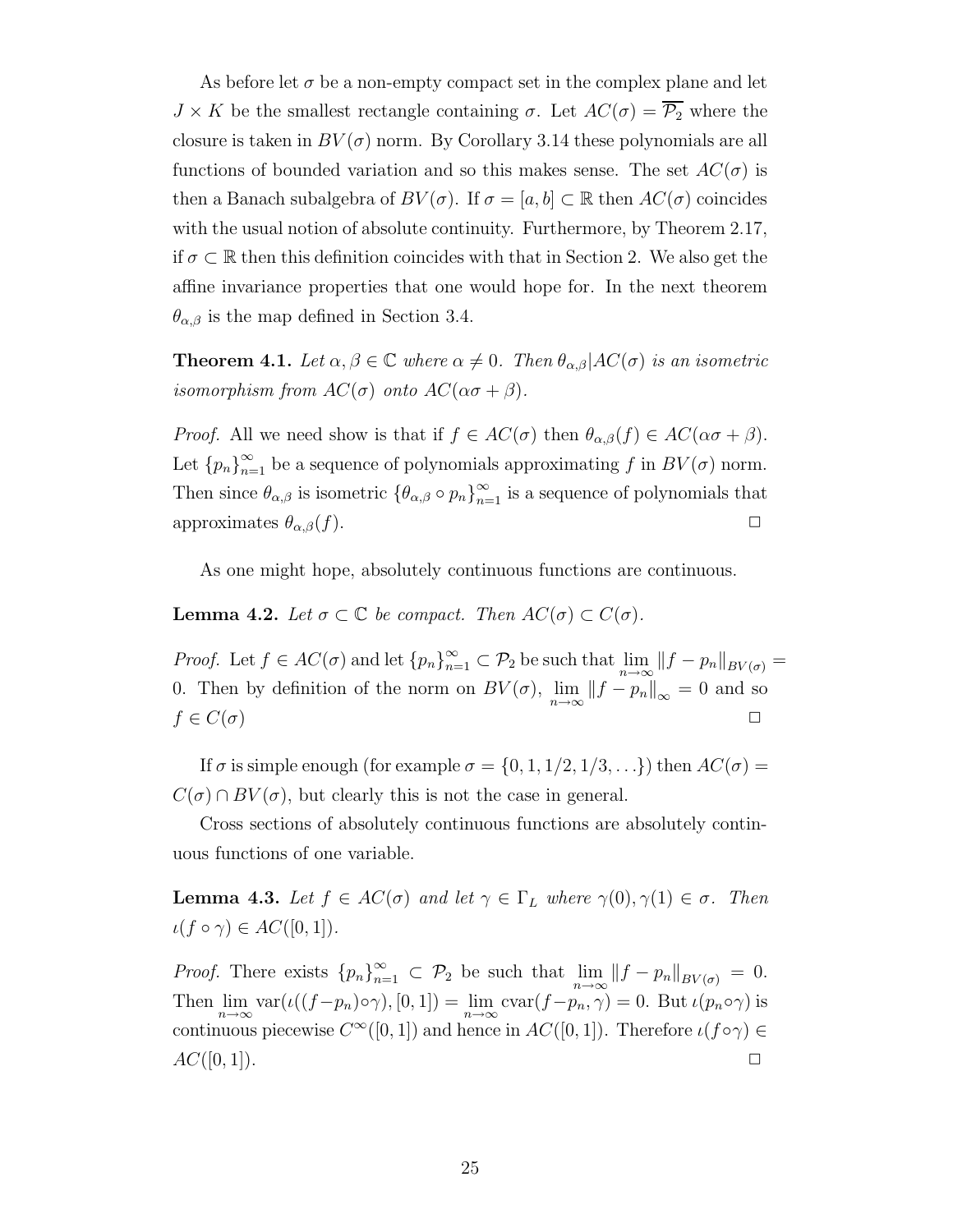The previous lemma does not characterize functions in  $AC(\sigma)$  as we shall see in example 4.13.

Absolutely continuous functions of one variable extend naturally to absolutely continuous functions on  $\sigma$ . Recall that if  $f \in BV(\text{Re}(\sigma))$  and  $g : BV(\text{Im}(\sigma))$  then  $u(f) : \sigma \to \mathbb{C}$  is defined by  $u(f)(x+iy) = f(x)$  and  $v(g) : \sigma \to \mathbb{C}$  is defined by  $v(g)(x+iy) = g(y)$ .

**Proposition 4.4.** The map  $u|AC(Re(\sigma))$  is a norm-decreasing linear homomorphism from  $AC(Re(\sigma))$  into  $AC(\sigma)$ . The map  $v|AC(Im(\sigma))$  is a norm-decreasing linear homomorphism from  $AC(\text{Im}(\sigma))$  into  $AC(\sigma)$ .

*Proof.* Consider the map u. By Lemma 3.12, u is a norm-decreasing linear homomorphism and so it remains to show that u maps  $AC(Re(\sigma))$  into  $AC(\sigma)$ . Let  $f \in AC(Re(\sigma))$ . Then there exists  ${p_n}_{n=1}^{\infty} \in \mathcal{P}_2$  such that  $\lim_{n\to\infty} ||f - p_n||_{BV(\text{Re}(\sigma))} = 0.$  Then for all  $n, u(p_n) \in \mathcal{P}_2$  and

$$
\lim_{n \to \infty} ||u(f) - u(p_n)||_{BV(\sigma)} \le \lim_{n \to \infty} ||u(f - p_n)||_{BV(\sigma)}
$$
  

$$
\le \lim_{n \to \infty} ||f - p_n||_{BV(\text{Re}(\sigma))} = 0.
$$

Hence  $u(f) \in AC(\sigma)$ . A similar proof holds for v.

**Lemma 4.5.** Let  $\sigma_1 \subset \sigma_2 \subset \mathbb{C}$  both be compact. If  $f \in AC(\sigma_2)$  then  $f|\sigma_1 \in AC(\sigma_1).$ 

*Proof.* Let  ${p_n}_{n=1}^{\infty} \subset \mathcal{P}_2$  and suppose that  $\lim_{n\to\infty} ||f - p_n||_{BV(\sigma_2)} = 0$ . Then by Lemma 3.9,  $\lim_{n \to \infty} ||f - p_n||_{BV(\sigma_1)} \leq \lim_{n \to \infty} ||f - p_n||_{BV(\sigma_2)} = 0.$  Hence  $f|\sigma_1 \in AC(\sigma_1).$ 

Since the absolutely continuous functions have been defined as the closure of the polynomials, one usually has to employ approximation arguments to prove things about them. Often it turns out to be more convenient to use some other dense set instead of the polynomials. Let  $C^{\infty}(\sigma)$  be the set of all functions  $f: \sigma \to \mathbb{C}$  which have a  $C^{\infty}$  extension to an open neighbourhood of σ.

**Lemma 4.6.** Let  $\sigma = J \times K$  be a rectangle. If  $f \in C^2(J \times K)$  has continuous second order derivatives then  $f \in AC(J \times K)$ .

*Proof.* Using the two dimensional mean value theorem there exists  ${p_n}_{n=1}^{\infty} \subset$  $\mathcal{P}_2$  such that  $\lim_{n\to\infty}||f - p_n||_{\text{Lip}(J\times K)} = 0$ . The result now follows from Corol- $\Box$   $\Box$   $\Box$   $\Box$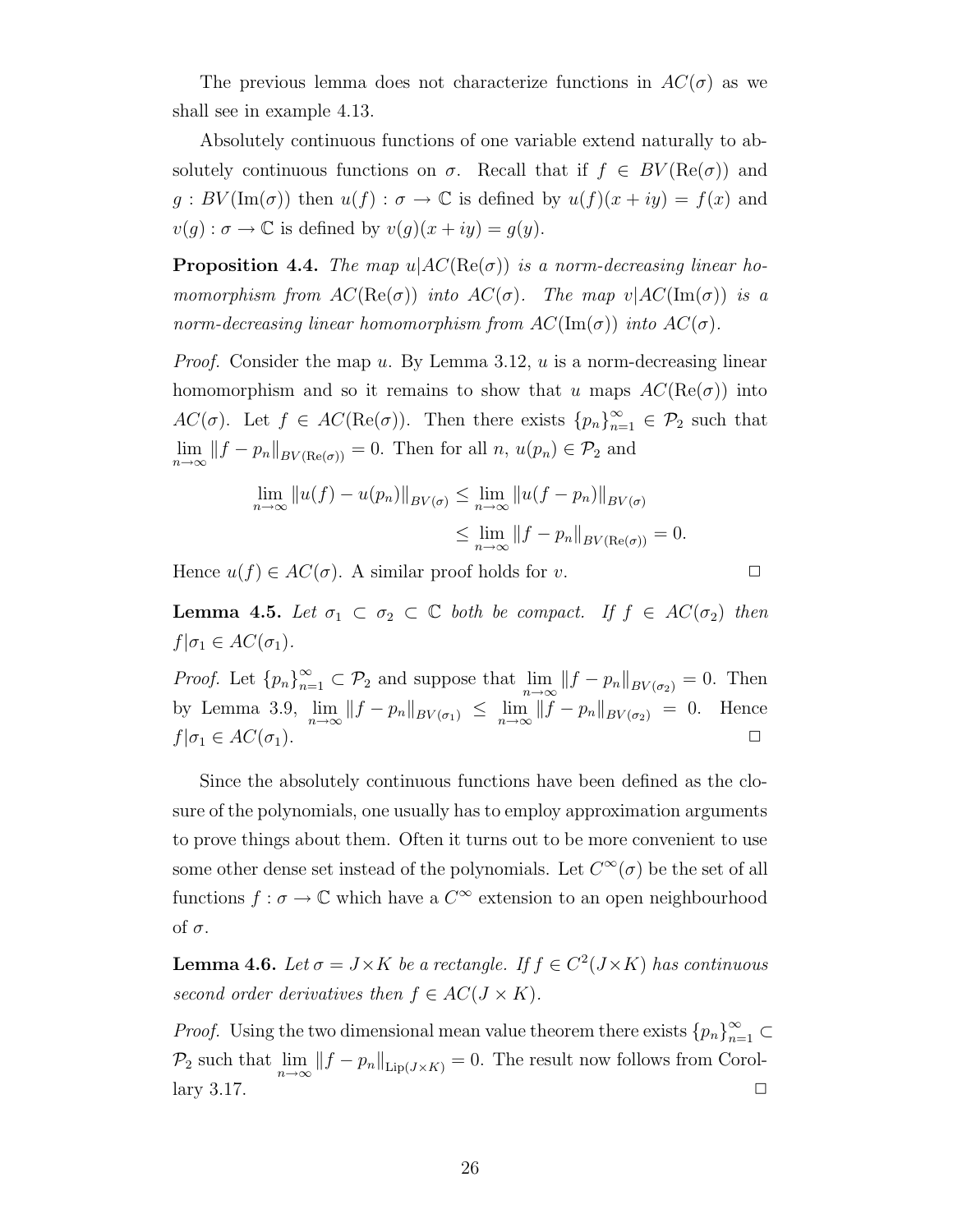**Proposition 4.7.**  $C^{\infty}(\sigma)$  is a dense subset of  $AC(\sigma)$ .

*Proof.* Let  $f \in C^{\infty}(\sigma)$ . By definition there exists  $F \in C^{\infty}(U)$ , an extension of f defined on an open neighbourhood U of  $\sigma$ . We can then choose V open with minimally smooth boundary (see [16, Section 6.3.3]) and  $\sigma \subset V \subset U$ . Then  $F|V$  can be extended to a function, also denoted F, in  $C^{\infty}(J \times K)$ . Hence by Lemma 4.6,  $F \in AC(J \times K)$  and so by Lemma 4.5,  $f = F|\sigma \in$  $AC(\sigma)$ . The density follows from the fact that polynomials are in  $C^{\infty}(\sigma)$ .  $\Box$ 

Proposition 4.7 allows simple proofs that absolutely continuous functions are stable under simple operations.

Corollary 4.8. If  $f \in AC(\sigma)$  then  $\text{Re}(f)$ ,  $\text{Im}(f) \in AC(\sigma)$ .

*Proof.* Let  ${p_n}_{n=1}^{\infty}$  be a sequence of polynomials such that  $\lim_{n\to\infty}||f - p_n||_{BV(\sigma)} =$ 0. Then  $\{\text{Re}(p_n)\}_{n=1}^{\infty} \subset C^{\infty}(\sigma)$ . By Proposition 3.18,  $\lim_{n\to\infty} \|\text{Re}(f) - \text{Re}(p_n)\|_{BV(\sigma)} \leq$  $\lim_{n\to\infty} ||f - p_n||_{BV(\sigma)} = 0.$  Hence  $\text{Re}(f) \in AC(\sigma)$ . Similarly  $\text{Im}(f) \in AC(\sigma)$ . ✷

**Corollary 4.9.** If  $f \in AC(\sigma)$  and  $f(z) \neq 0$  on  $\sigma$  then  $\frac{1}{f} \in AC(\sigma)$ .

*Proof.* Let  ${p_n}_{n=1}^{\infty}$  be a sequence of polynomials approximating f in  $BV(\sigma)$ norm. Let  $M = \inf_{z \in \sigma} |f(z)|$  and  $M_n = \inf_{z \in \sigma} |f(z)p_n(z)|$ . Since  $\sigma$  is closed and f is continuous it follows that  $M > 0$ . Clearly  $\lim_{n \to \infty} M_n = M^2$ . For large enough  $n$ , 1  $\frac{1}{p_n} \in C^{\infty}(\sigma)$ . Then  $\lim_{n \to \infty}$ 1  $fp_n$  $\Big\|_{\infty} = \lim_{n \to \infty} M_n^{-1} = M^{-2}$ . Also, by Proposition 3.19,

$$
\lim_{n \to \infty} \text{var}\left(\frac{1}{fp_n}, \sigma\right) \le \lim_{n \to \infty} M_n^2 \text{var}(p_n f, \sigma)
$$

$$
= M^4 \text{var}(f^2, \sigma) < \infty.
$$

Then

$$
\lim_{n \to \infty} \text{var}\left(\frac{1}{f} - \frac{1}{p_n}, \sigma\right) = \lim_{n \to \infty} \text{var}\left(\frac{p_n - f}{p_n f}, \sigma\right)
$$

$$
\leq \lim_{n \to \infty} \text{var}(p_n - f, \sigma) \left\|\frac{1}{p_n f}\right\|_{\infty}
$$

$$
+ \lim_{n \to \infty} \text{var}\left(\frac{1}{p_n f}, \sigma\right) \|p_n - f\|_{\infty}
$$

$$
= 0.
$$

 $\Box$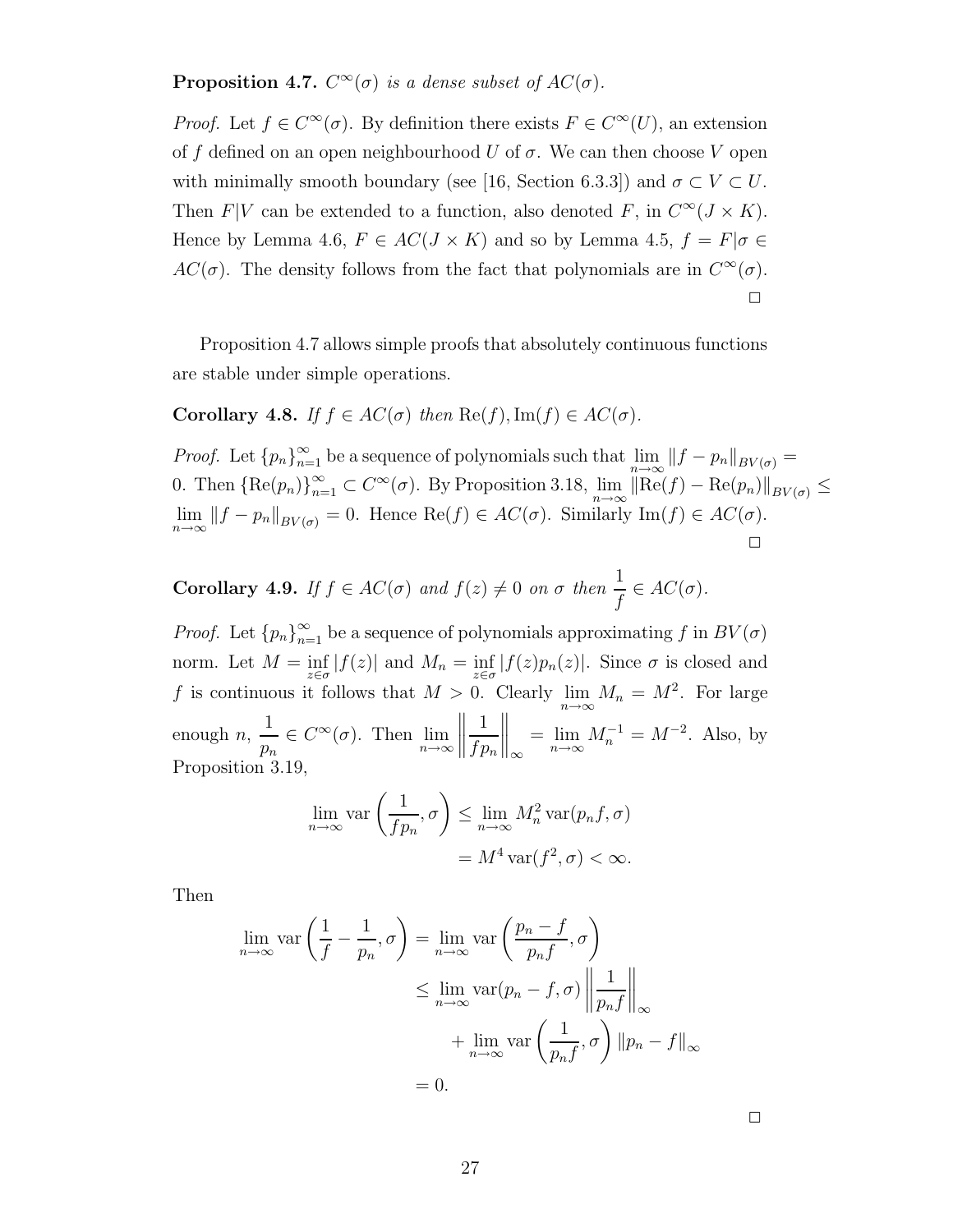In some cases it is more convenient to work with an appropriate analogue of continuous piecewise linear functions. We shall now define such an analogue and prove that this class of functions is always dense in  $AC(\sigma)$ . We say that a finite partition  $\{A_i\}_{i=1}^n$  is a *triangulation* of a rectangle  $J \times K$ if

- (i) for each  $i$ ,  $A_i$  is a non-degenerate (topologically) closed triangle,
- (ii) for all  $i, j$  where  $i \neq j$ ,  $\text{int}(A_i) \cap \text{int}(A_j) = \emptyset$ ,
- (iii)  $\bigcup_{i=1}^{n} A_i = J \times K$ .

A function  $F: J \times K \to \mathbb{C}$  is said to be *continuous and piecewise triangularly* planar if F is continuous and there is a triangulation  $\{A_i\}_{i=1}^n$  such that for each  $i, F|A_i$  is planar. The set of continuous piecewise triangularly planar functions with domain  $J \times K$  is denoted  $CTPP(J \times K)$ . It is easy to see that if  $F, G \in CTPP(J \times K)$  then there exists a triangulation  $\{A_i\}_{i=1}^n$  such that  $F + G|A_i$  is planar for all *i*. Hence  $CTPP(J \times K)$  is a vector space.

**Lemma 4.10.** The set  $CTPP(J \times K)$  is dense in  $AC(J \times K)$ .

Proof. This follows from the two-dimensional mean value theorem. In particular we can always approximate in Lipschitz norm any polynomial by a continuous piecewise planar function and hence approximate in  $BV(J \times K)$ norm.  $\Box$ 

We say that  $A \subset \sigma$  is a *triangle relative to*  $\sigma$  if there exists  $A' \subset J \times K$ such that A' is a topologically closed triangle and if  $A = A' \cap \sigma$ . We say  $\{A_i\}_{i=1}^n$  is a *triangulation of*  $\sigma$  if  $A_i \subset \sigma$  for all i and there exists a triangulation  $\{A'_i\}_{i=1}^m$  of  $J \times K$  such that  $A_i = A'_i \cap \sigma$  for all  $1 \leq i \leq n$ . We say a function f is continuous and piecewise triangularly planar relative to  $\sigma$  if f is continuous and there is some triangulation  $\{A_i\}_{i=1}^n$  of  $\sigma$  such that  $f|A_i$  is planar for all i. The set of continuous and piecewise triangularly planar functions relative to  $\sigma$  is denoted  $CTPP(\sigma)$ . This agrees with the previous definition of  $\sigma = J \times K$ . Clearly  $f \in CTPP(\sigma)$  if and only if there exists  $F \in CTPP(J \times K)$  such that  $F|\sigma = f$ .

**Lemma 4.11.** The set  $CTPP(\sigma)$  is dense in  $AC(\sigma)$ .

*Proof.* Suppose that  $f \in AC(\sigma)$  and  $\epsilon > 0$ . Then there exists a polynomial p such that  $||p - f||_{BV(\sigma)} <$  $\epsilon$  $\frac{1}{2}$ . Now, by Lemma 4.10 there exists  $G \in$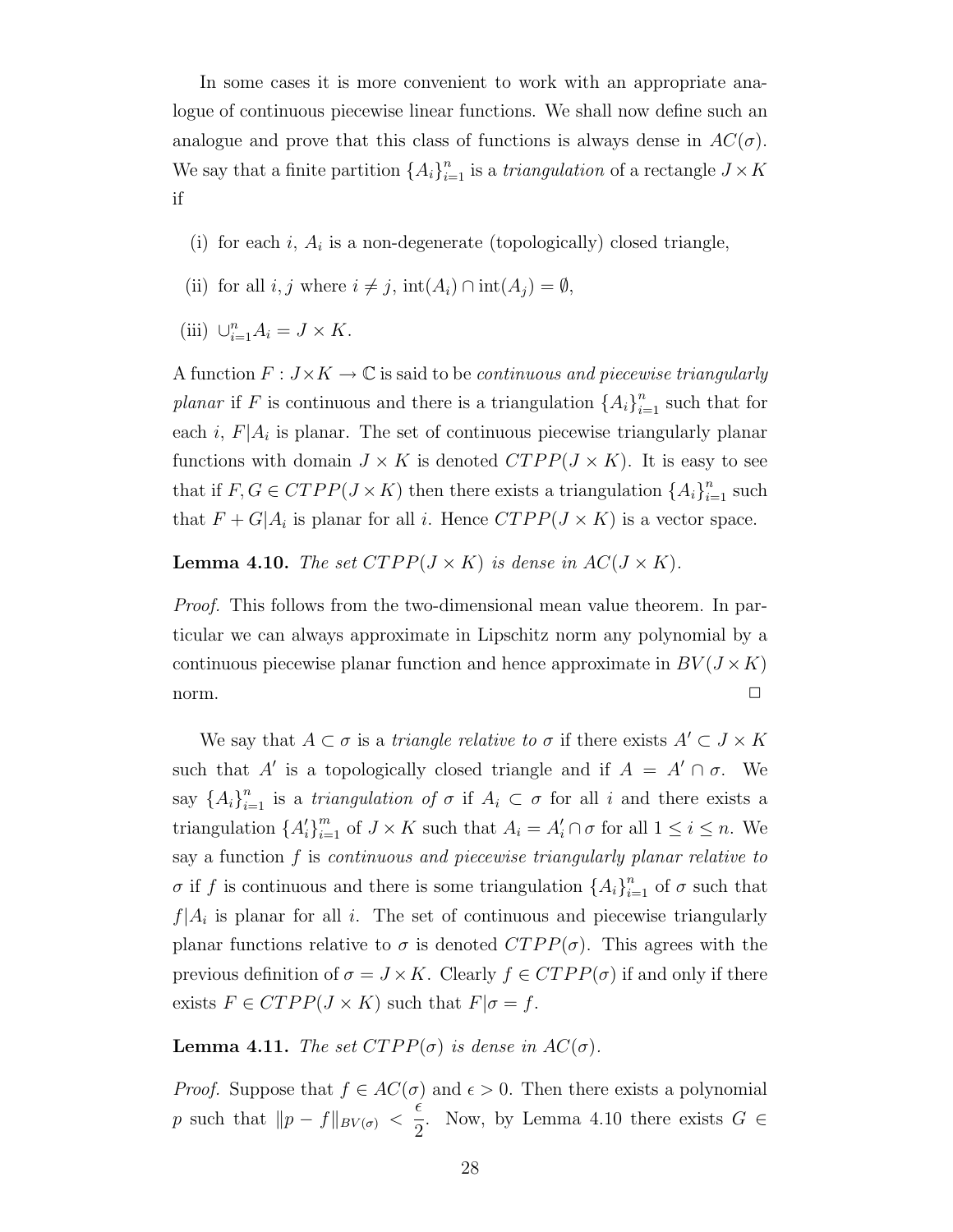$CTPP(J \times K)$  such that  $||G - p||_{BV(J \times K)}$  $\epsilon$  $\frac{1}{2}$ . Thus, if  $g = G | \sigma$ , then  $g \in CTPP(\sigma)$  and  $||f - g||_{BV(\sigma)} \leq ||f - p||_{BV(\sigma)} + ||p - g||_{BV(\sigma)} <$  $\epsilon$  $\frac{c}{2} + ||G$  $p\|_{BV(J\times K} < \epsilon.$ 

If  $\sigma \subset \mathbb{R}$  then all Lipschitz functions are absolutely continuous. However for  $\sigma \subset \mathbb{C}$  it is not necessarily true that all Lipschitz functions are in  $AC(\sigma)$ . We show this in Example 4.13. First a technical lemma.

**Lemma 4.12.** Let  $f \in AC([0,1] \times [0,1])$ . For  $\eta \in [0,1]$  set  $\gamma_{\eta}(t) = \Pi(0 +$  $i\eta, 1 + i\eta \in \Gamma_L$ . Then  $\lim_{\eta \to 0^+} \text{cvar}(f, \gamma_\eta) = \text{cvar}(f, \gamma_0)$ .

*Proof.* Suppose first that  $p$  is a polynomial in two variables. Then by Lemma 4.3,  $\text{cvar}(p, \gamma_{\eta}) =$  $\int_0^1$ 0 ∂p  $\partial x$  $(x,\eta)$  dx. Fix  $\epsilon > 0$ . If  $\eta$  is small enough then for all  $x \in [0, 1]$ 

$$
\left| \frac{\partial p}{\partial x}(x,\eta) - \frac{\partial p}{\partial x}(x,0) - \eta \frac{\partial^2 p}{\partial x \partial y}(x,0) \right| < \epsilon.
$$

Hence

$$
\operatorname{cvar}(p, \gamma_{\eta}) = \int_{0}^{1} \left| \frac{\partial p}{\partial x}(x, \eta) \right| dx
$$
  
\n
$$
\leq \int_{0}^{1} \left| \frac{\partial p}{\partial x}(x, 0) \right| dx + \int_{0}^{1} \eta \left| \frac{\partial^{2} p}{\partial x \partial y}(x, 0) \right| dx + \int_{0}^{1} \epsilon dx
$$
  
\n
$$
= \operatorname{cvar}(p, \gamma_{0}) + \eta \int_{0}^{1} \left| \frac{\partial^{2} p}{\partial x \partial y}(x, 0) \right| dx + \epsilon.
$$

Hence  $\lim_{\eta \to 0^+} \text{cvar}(p, \gamma_\eta) \leq \text{cvar}(p, \gamma_0) + \epsilon$ . Using a similar argument one can show that  $\operatorname{cvar}(p, \gamma_0) \leq \lim_{\eta \to 0^+} \operatorname{cvar}(p, \gamma_\eta) + \epsilon$ . Therefore  $\lim_{\eta \to 0^+} \operatorname{cvar}(p, \gamma_\eta) =$  $cvar(p, \gamma_0)$ .

For arbitrary  $f \in AC([0,1] \times [0,1])$  fix  $\epsilon > 0$  and choose  $p \in \mathcal{P}_2$  such that  $||f - p||_{BV([0,1]\times[0,1])} <$  $\epsilon$ 2 . Then

$$
\lim_{\eta \to 0^+} |\text{cvar}(f, \gamma_{\eta}) - \text{cvar}(f, \gamma_0)| \le \lim_{\eta \to 0^+} |\text{cvar}(p, \gamma_{\eta}) - \text{cvar}(p, \gamma_0)| + \epsilon
$$

$$
= \epsilon.
$$

We are now able to construct an example which shows that Lipschitz functions are not necessarily absolutely continuous. This example also shows that even though all cross sections of a function are absolutely continuous it does not necessarily follow that the function is absolutely continuous.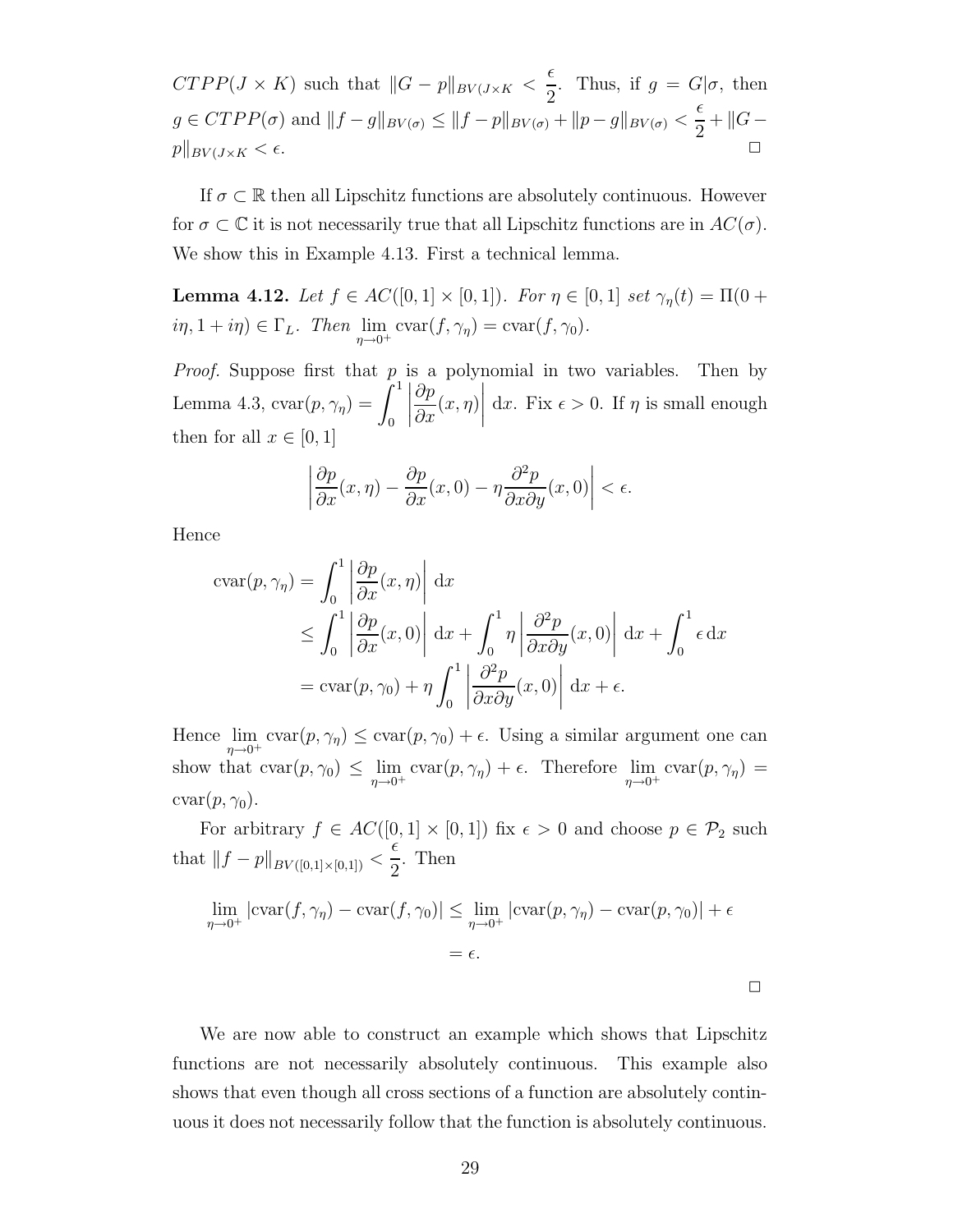**Example 4.13.** For each  $n \in \mathbb{N}$  let  $l_n = [0,1] \times \left\{ \frac{1}{2^n} \right\}$  $2^n$  $\mathcal{L}$ . Let  $h_n : [0,1] \rightarrow$  $\mathbb R$  be the sawtooth function with n teeth, each of height 1 and such that  $h(0) = 0$ . For each  $l_n$  define  $f(x,$ 1  $\frac{1}{2^n}$ ) =  $\frac{h_n(x)}{2^{n+1}}$  $\frac{2n(x)}{2^{n+1}}$ . Define  $f([0,1] \times \{0\}) = 0$ . Then  $f \in \text{Lip}(\overline{\cup_n I_n})$  with  $L(f) = 1$ . Now f can be extended to a function  $F: [0,1] \times [0,1] \to \mathbb{R}$  such that  $l(F) = 1$ . If  $\gamma_{\frac{1}{n}}$  are defined as in Lemma 4.12 then  $\text{cvar}(F, \gamma_{\frac{1}{n}}) = L(F) = 1$  for all  $n \in \mathbb{N}$ . But  $\text{cvar}(F, \gamma_0) = 0$ . Hence by Lemma 4.12,  $F \notin AC([0,1] \times [0,1])$ . Also note that for all  $\gamma \in \Gamma_L$  where  $\gamma(0), \gamma(1) \in J \times K$  then  $\iota(F \circ \gamma) \in \text{Lip}([0, 1]) \subset AC([0, 1]).$ 

### 5 Operator theory

We shall say that an operator  $T \in B(X)$  is an  $AC(\sigma)$  operator if it admits an  $AC(\sigma)$  functional calculus; that is, if there exists a continuous Banach algebra homomorphism  $\Psi: AC(\sigma) \to B(X)$  such that  $\Psi(1) = I$  and  $\Psi(\lambda) =$ T. It is easy to see that if T is a normal operator on a Hilbert space, or more generally, a scalar-type spectral operator, then T is an  $AC(\sigma(T))$  operator.

As we noted in the introduction, the theory of  $AC(\sigma)$  operators will be pursued more fully in [3] and [4]. There are however a few results which are worth recording here. The first is to confirm that this theory does indeed generalize the well-bounded theory. The 'if' part of the next theorem follows from Lemmas 3.9 and 4.5. For the converse direction, it is obvious that every well-bounded operator is an  $AC(\sigma)$  operator. That one can choose  $\sigma = \sigma(T)$  is shown in [2] or [3].

**Theorem 5.1.** On operator  $T \in B(X)$  is well-bounded if and only if it is an  $AC(\sigma(T))$  operator and  $\sigma(T) \subset \mathbb{R}$ .

Part of the motivation for the our new definitions was to ensure that the class of  $AC(\sigma)$  operators is closed under affine transformations. The following is an immediate consequence of Theorem 4.1.

**Theorem 5.2.** If  $T \in B(X)$  is an  $AC(\sigma)$  operator then for all  $\alpha, \beta \in \mathbb{C}$ ,  $\alpha T + \beta I$  is an  $AC(\alpha \sigma + \beta)$  operator.

Berkson and Gillespie [7] defined an operator to be an AC operator if it admits a functional calculus for the algebra of functions which are absolutely continuous in the Hardy-Krause sense. We show in [4] that given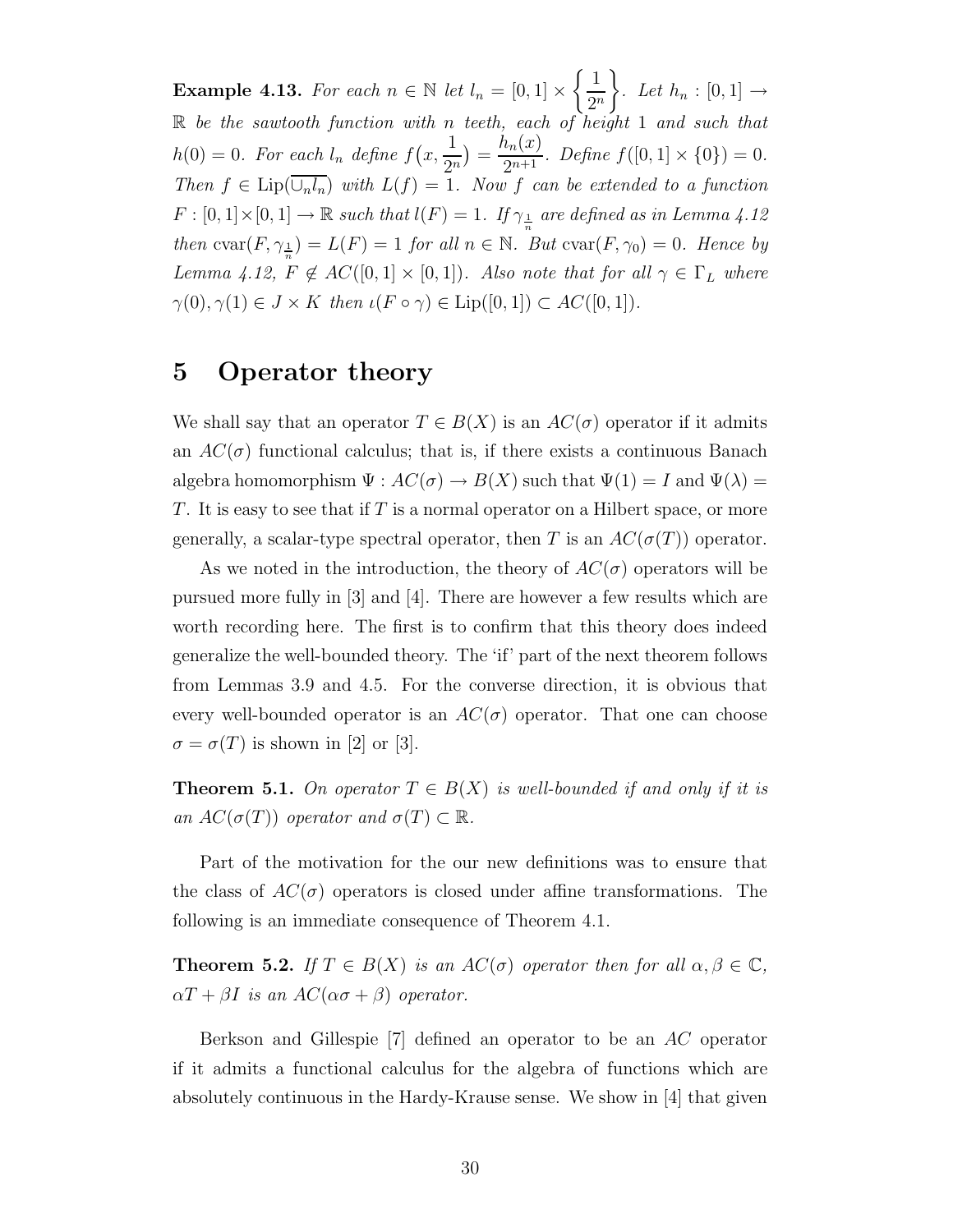any rectangle  $J \times K$ ,  $AC_{HK}(J \times K) \subset AC(J \times K)$  and that the inclusion map is continuous. An immediate consequence is the following theorem.

**Theorem 5.3.** If  $T \in B(X)$  is an  $AC(\sigma)$  operator then T is an AC operator (in the sense of Berkson and Gillespie), and hence there exist commuting well-bounded operators  $A, B \in B(X)$  such that  $T = A + iB$ .

The converse of this theorem is false. The example from [6] of an  $AC$ operator T such that  $(1 + i)T$  is not an AC operator gives an example of an AC operator which is not an  $AC(\sigma)$  operator (for any  $\sigma$ ).

One of the most important subclasses of AC operators has been the family of trigonometrically well-bounded operators. The following result is a consequence of Proposition 3.11 and the definition of being trigonometrically well-bounded [8].

**Theorem 5.4.** Every trigonometrically well-bounded operator is an  $AC(T)$ operator.

It is true, but slightly delicate to prove, that the norm on  $BV(\mathbb{T})$  is equivalent to the natural one introduced in [8]. Consequently, on reflexive Banach spaces,  $AC(\mathbb{T})$  operators are precisely trigonometrically wellbounded operators. Details will appear in [3] and [4].

# References

- [1] L. Ambrosio, 'A compactness theorem for a new class of functions of bounded variation', Boll. Un. Mat. Ital. B (7) 3 (1989), 857–881.
- [2] B. Ashton, Functions of bounded variation in two variables and  $AC(\sigma)$ operators, Ph.D. thesis, University of New South Wales, 2000.
- [3] B. Ashton, ' $AC(\sigma)$  operators', (preprint).
- [4] B. Ashton and I. Doust, 'A comparison of algebras of functions of bounded variation', (submitted) [Available at http://www.maths.unsw.edu.au/∼iand/Papers/Compbv/ ].
- [5] H. Benzinger, E. Berkson and T. A. Gillespie, 'Spectral families of projections, semigroups, and differential operators', Trans. Amer. Math. *Soc.* 275 (1983), 431–475.